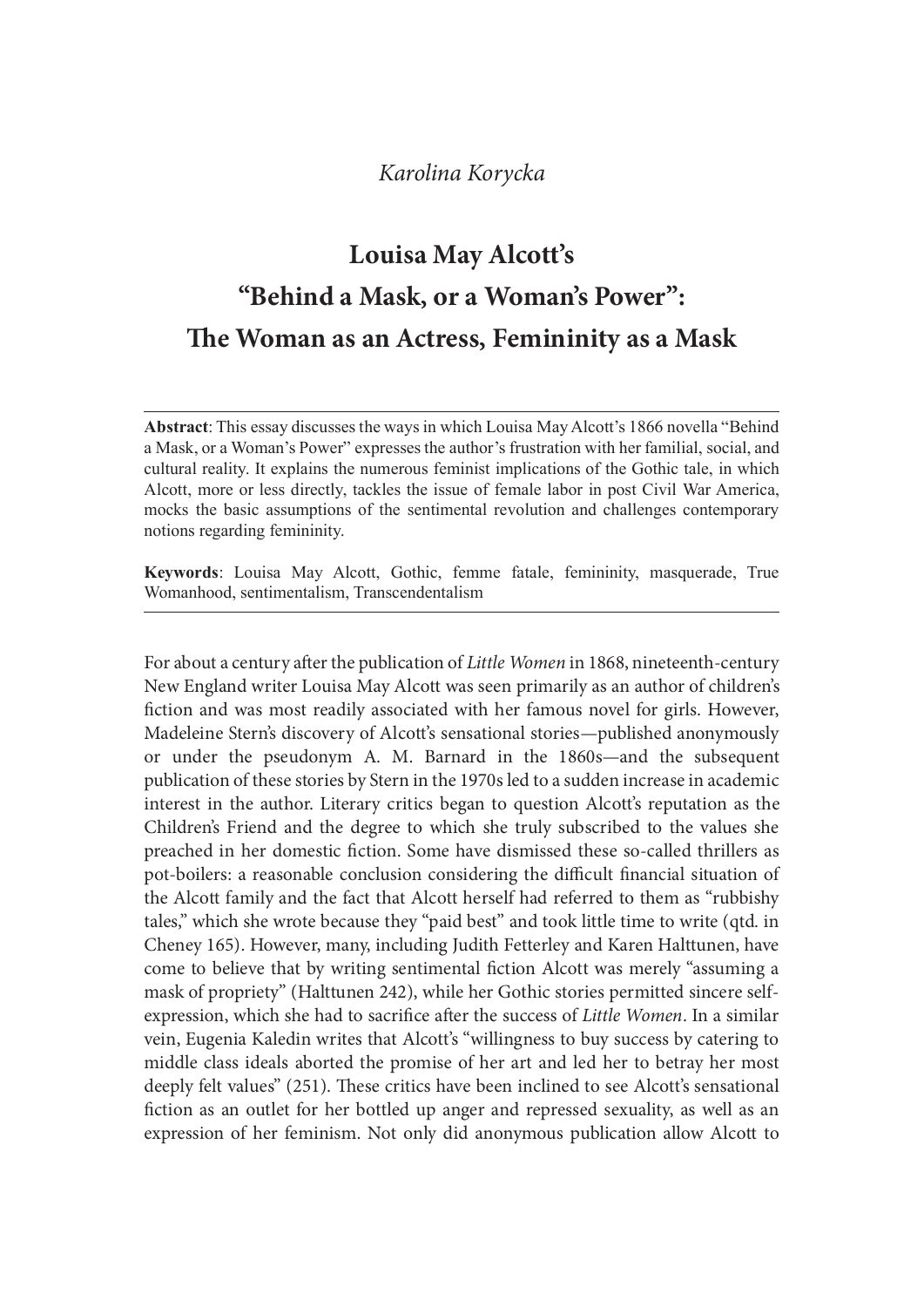explore more sinister themes—including mind control, drug use, murder, and madness—but it also provided her with the opportunity to confront and comment on her familial, social, and cultural reality more openly and, hence, more critically.

 Of all her Gothic tales, Louisa May Alcott's 1866 novella "Behind a Mask, or a Woman's Power" provides perhaps the most personal critique of the society she lived in and the ideologies that governed it: especially those pertaining to women. The protagonist, Jean Muir, is a divorced thirty-year-old woman with an implied alcohol addiction; significantly, she is also a former actress. In a desperate, yet carefully planned attempt to gain both title and wealth, she disguises herself as a nineteen-year-old governess and enters the lives of the prosperous Coventries. She gradually gains the trust of the family, which includes Mrs. Coventry, her two sons: Edward and Gerald, her daughter: sixteen-year-old Bella, and Lucia, their cousin, to whom Gerald is betrothed. Although Lucia never learns to like Jean, the governess, nonetheless, succeeds in fooling all of the remaining members of the household. She seduces both brothers, but finally marries her initial target: their wealthy elderly uncle—Mr. Coventry. The marriage takes place in the last possible moment, just as the family discovers the truth about Jean Muir. The story is fascinating primarily due to its scheming protagonist, whom the reader, though it may come as a surprise, quickly learns to sympathize with. Instead of condemning the heroine for her oten unethical behavior, the reader is likely to admire her ability to overcome any obstacles that might stand in her way.

 In many ways, the story expresses Louisa May Alcott's frustration with the situation of women in nineteenth-century America: Jean's fictional experiences are not entirely disconnected from their day to day struggles. Having a governess as a main character allows Alcott to shed light on the working conditions of female domestic servants and to reveal the abuse they often had to suffer at the hands of their employers. Also, through Jean's marriage at the end of the story, based on falsehoods and manipulation, presented as the character's only way out of her difficult financial situation, as a matter of necessity rather than of love, Alcott challenges sentimental cliches regarding courtship and questions the possibility of a truly happy marriage. It is no coincidence that Jean is a talented actress, not only in a professional sense, but also in her everyday life and in her relationships with others. Louisa May Alcott makes it clear that this ability to act is crucial to the protagonist's ultimate success. The ease with which the ruthless Jean Muir—motivated by greed, ambition and vengeance—can act according to social codes which she does not respect and play the role of a submissive Victorian woman, a role expected of her by society, is telling. By presenting certain sets of behavior merely as performances, as roles women must play in order to persevere in a hostile environment, Alcott challenges socially imposed norms and contemporary notions regarding femininity. Overall, the Gothic tale offers much insight into the mind of its author—an extraordinarily perceptive nineteenth-century woman—and her thoughts on the oppressive ideas and ideologies that reigned during her lifetime.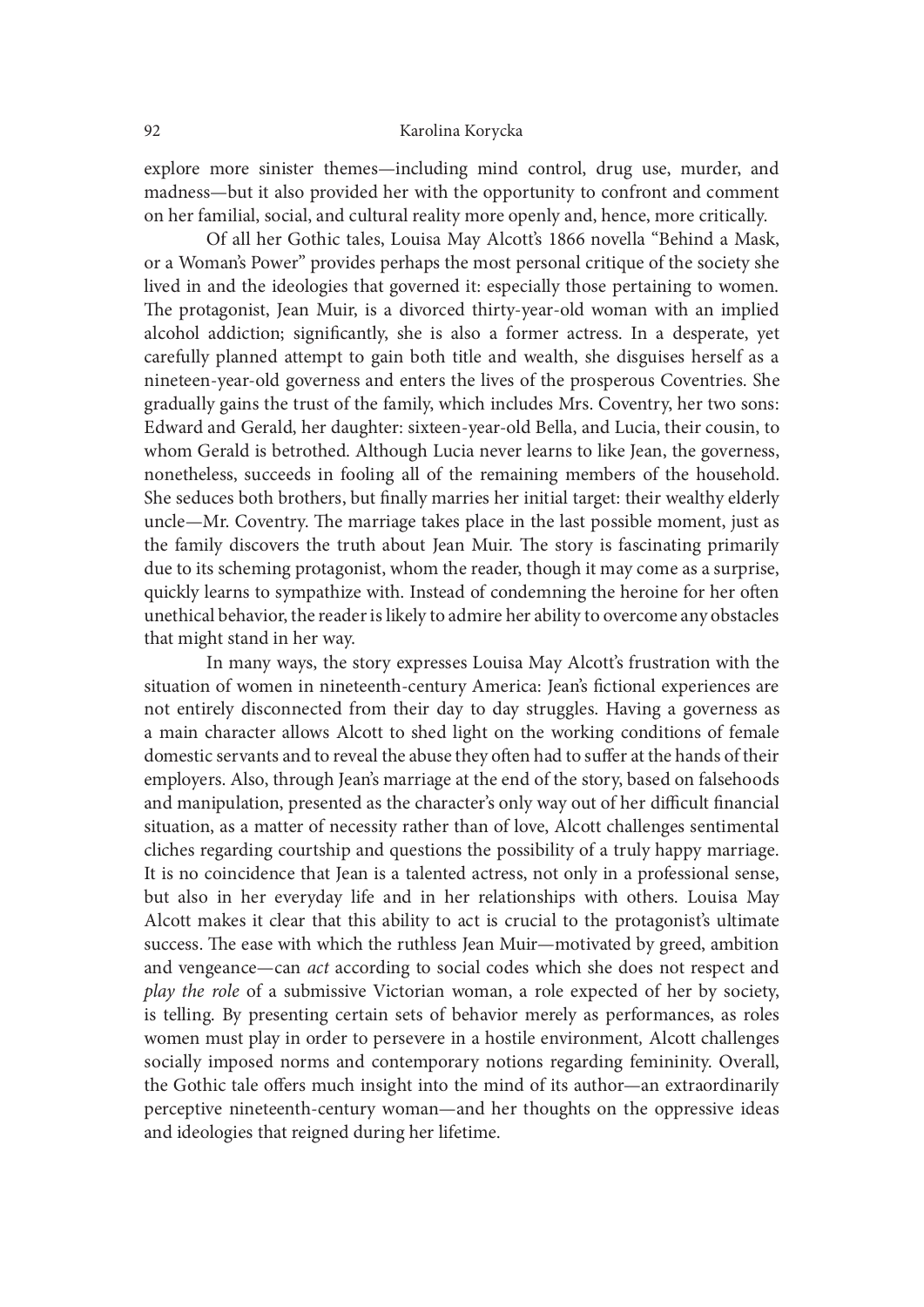## Working Women

There is a significant autobiographical element in Louisa May Alcott's "Behind a Mask" for, like the governess Jean Muir, Alcott had her own experiences working as a domestic servant, which undoubtedly influenced her unfavorable portrayal of the Coventry family and her descriptions of the relationship between Jean and her employers. At age eighteen, Louisa May Alcott began working for Reverend James Richardson, encouraged by his reassurances that her responsibilities would be limited to "light housework and attending to his sickly sister, Eliza" (Maibor, "Upstairs, Downstairs" 67). It did not take long for young Louisa to realize that her life in the Richardson household would be far from what she had originally imagined: the ordeal affected her so deeply that she wrote a story about it twenty-three years later. "How I Went Out of Service," written in 1874, describes Louisa's brief, seven-week experience as a domestic servant, which included "overwork, isolation, sexual advances from her employer, and a loss of self-possession" (Maibor, "Upstairs, Downstairs" 67). One can safely assume that this period of Alcott's life inspired, albeit in different ways, not only the story "How I Went Out of Service," but also her novella "Behind a Mask: or, A Woman's Power."

The employers featured in these stories fail to inspire much sympathy. Like James Richardson, the Coventry family displays behavior indicative of a strong sense of superiority: they are self-absorbed, rude, and disrespectful. Alcott portrays both Reverend Richardson and Mrs. Coventry as self-appointed martyrs, who are childlike in their need for attention and care. The Coventry family's conversation prior to Jean's arrival testifies to their incredible prejudice. Mrs. Coventry declares that she "dreads the coming of a stranger" and claims that only for her daughter has she "nerved herself to endure this woman" (4). Gerald, the indolent heir of the Coventry estate, speaks of his "inveterate aversion to the whole tribe," meaning governesses, and forgets to send a carriage for Jean to the station (3). Even Edward and Bella, the more sympathetic members of the family, speak of the new governess in a condescending, patronizing tone, referring to her as "poor little Muir" (4).

 Once Jean shows up, she overhears Lucia and Gerald gossiping about her in a scene reminiscent of the one in Jane Eyre, during which Jane overhears Rochester's guests speaking ill of governesses. Jane must silently bear the slander directed at women such as herself because she is, like Louisa May Alcott and Jean Muir, a victim of class distinctions that posit all of these women as inferior beings undeserving of respect. The attitude of their "superiors" is emblematic of nineteenth-century mentality regarding domestic servants, whose status was oten reduced to that of objects.

 In "How I Went Out of Service," Alcott provides an interesting description of how she was treated during her visits to her employer's study upon his cordial invitation. The passage exhibits Richardson's vain conviction that his company could contribute to the cultural elevation of his servant: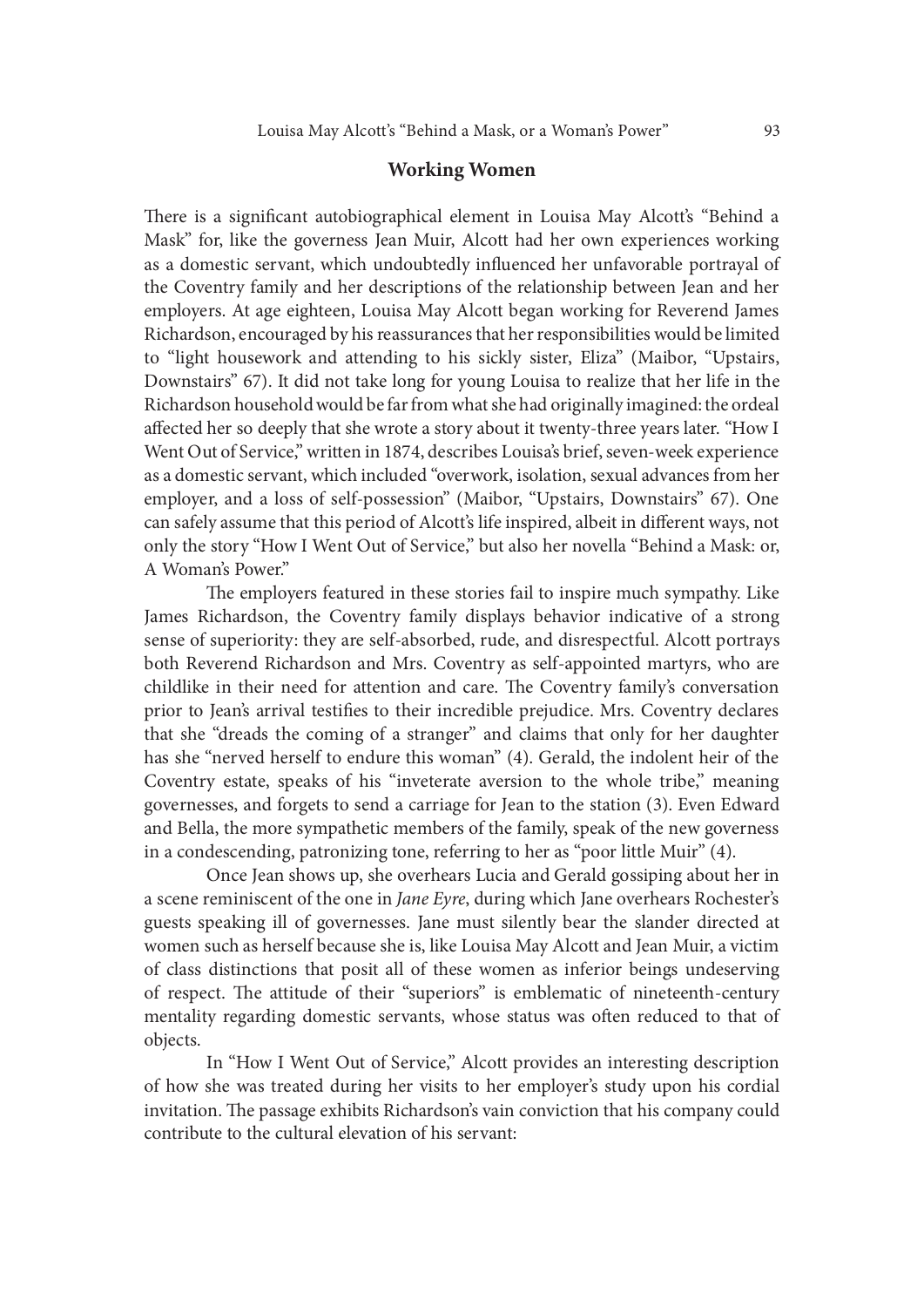Karolina Korycka<br>I was not to read; but to be read to. I was not to enjoy the flowers,<br>pictures, fire, and books; but to keep them in order for my lord to enjoy.<br>I was also to be a passive bucket, into which he was to pour pictures, fire, and books; but to keep them in order for my lord to enjoy. I was also to be a passive bucket, into which he was to pour all manner of philosophic, metaphysical, and sentimental rubbish. I was to serve his Karolina Korycka<br>
I was not to read; but to be read to. I was not to enjoy the flowers,<br>
pictures, fire, and books; but to keep them in order for my lord to enjoy.<br>
I was also to be a passive bucket, into which he was to p galley slave, in fact. (358)

By treating her as an object at his disposal, Richardson demonstrates his disregard for young Alcott's status as subject. In a similar manner, Jean is denied her individuality and talked about in terms of her belonging to a lower class of people: governesses.

 Both narratives express an understandable rage resulting from humiliation. Louisa May Alcott claims to have lost much of her respect for mankind as a result of her brief employment at the Richardson household. Insult was added to injury when she discovered that her hard work was rewarded with the appalling sum of four dollars: "I have had a good many bitter minutes in my life; but one of the bitterest came to me as I stood there in the windy road, with the sixpenny pocket-book open before me, and looked from my poor chapped, grimy, chill-blained hands to the paltry sum that was considered reward enough for all the hard and humble labor they had done" (363). Her subsequent anger, although justified, has to be contained and the only way for Alcott to save what remains of her honor is to send the money back. Clearly, the disappointment and anger which remained within Louisa as a residue of this traumatic period were channeled into "Behind a Mask." Furthermore, the novella was written in 1866, soon after Alcott's return from a year long stay in Europe, where she had taken care of "a fretful invalid," Anna Weld (Saxton 285). Her time spent with this woman seems to have amplified the already existing sense of indignation she felt regarding the way domestic servants were treated. Moreover, upon arrival, Alcott had to return to the difficult financial reality of her family life and the responsibilities that this reality entailed: her family members depended on her to support them. All of these emotions—rage, frustration, anxiety—found expression in the novella she proceeded to author.

Alcott's anger is embodied in the character of Jean Muir. The heroine quickly "reveals that she is disgusted by the Coventry family's superior attitude towards her" and resents "being discriminated against on the grounds of her class" (Mulatu 21). Their preoccupation with class distinctions is further emphasized when Jean lies about her background and tells Mr. Coventry that she is the daughter of Lady Howard, a "lady of rank," whom Jean's father actually married ater Jean's mother's death. In a letter to a friend, Jean writes that "it worked like a charm; he told Monsieur, and both felt the most chivalrous compassion for Lady Howard's daughter, though before they had secretly looked down on me, and my real poverty and my lowliness" (100). The reader, who learns about Jean's contempt for her employers early on in the story, cannot help but sympathize with her dislike for them.

Jean Muir's and Louisa May Alcott's experiences with domestic service seem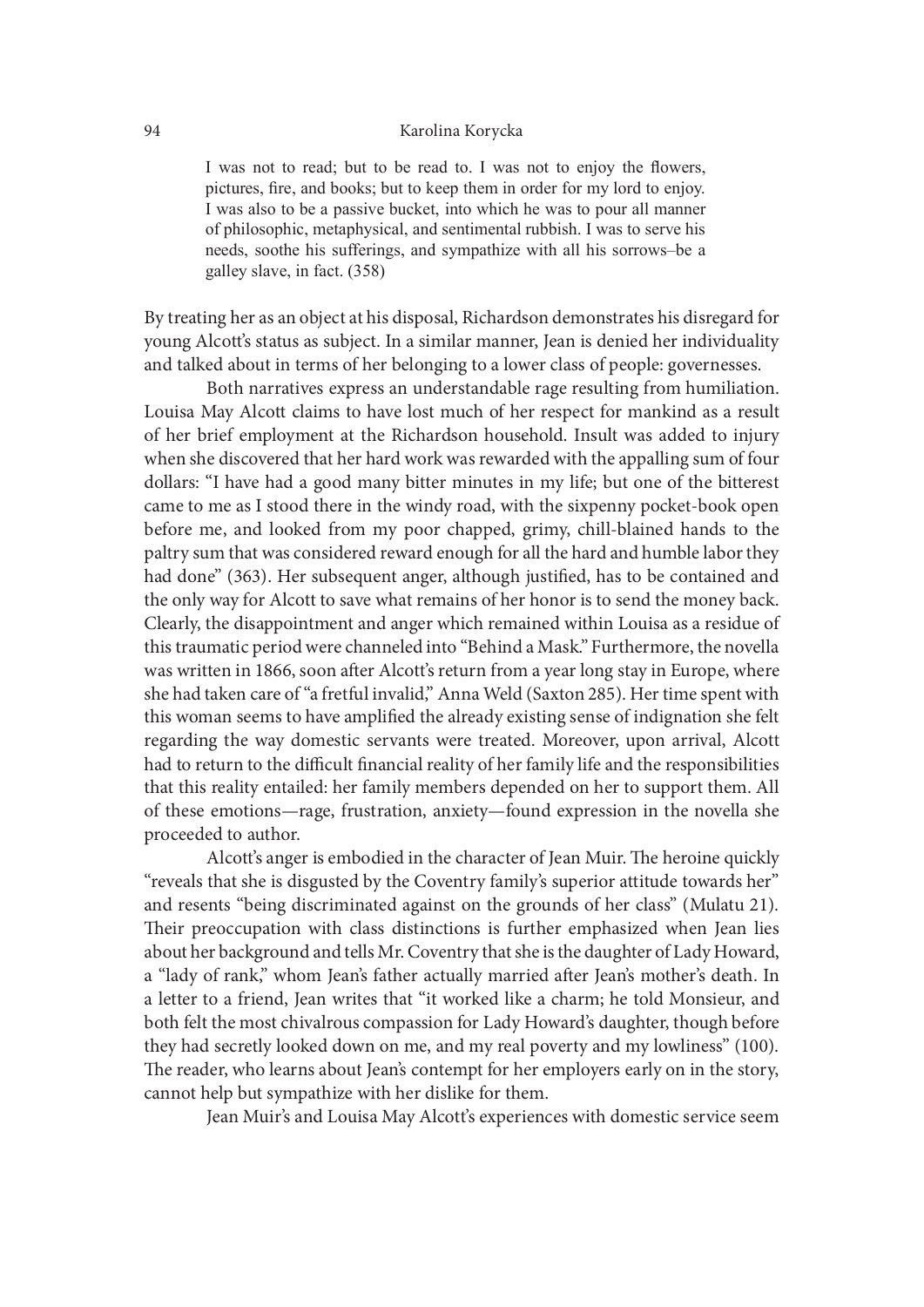all the more infuriating when one considers the larger question of female labor in the nineteenth century. Due to her father's infamous inability to earn money, Louisa May Alcott and the women in her family had to learn how to work beyond the home in order to support themselves. The experiences she gathered while in domestic service, as a teacher, an author, and a seamstress, led to the painful realization of the uncomfortable position of women in society trying to make a living. In "How I Went Out of Service," Alcott specifically writes about the few options available to women as having serious drawbacks: acting was seen as an occupation not meant for proper women, sewing was low-paid and detrimental to health, domestic service was degrading, and there was teaching, which Alcott simply did not enjoy. Hence, "frustration over women's limited opportunities for employment" is apparent in most of Alcott's fiction (Maibor, "Upstairs, Downstairs" 67).

 Ater the Civil War, tension arose as women began to realize their worth. Carolyn R. Maibor claims that "while their experience during the war showed women, including Alcott, the depth of their capabilities as well as the enormous benefits of a variety of vocations, mainstream society worked actively to suppress women's desires for continued and increased access to the professions" (Labor Pains 108). Because among the few jobs women could perform none were particularly appealing, women had to learn to cope with the sense of entrapment caused by their restrictive reality. These problems lurk in the background of "Behind a Mask," which, according to Judith Fetterley, "presents an incisive analysis of the economic situation of the white middle-class woman in late nineteenth century society" ("Impersonating 'Little Women'" 2). In this sense, Jean Muir is not unlike other femme fatales, who, according to Jennifer Hedgecock, expose "the exploitative and oppressive nature of the hegemonic power structure that limits economic and social opportunities for women" (28). Taking into consideration such an oppressive reality, the reader cannot blame Jean Muir for using any tools available in order to improve her life as much as it is possible. Although she is ruthless in conquering the obstacles that stand in her way, one cannot help but empathize with her struggle.

## Louisa May Alcott on Marriage

Jean's ultimate goal is to marry Mr. Coventry, but romantic feelings play no part in her desire to become his wife: his wealth and the promise of financial stability should she become Mrs. Coventry are the only things that interest her. As is the case with other femme fatales, her "true goal" is "the pursuit of upward social mobility" (Hedgecock 22). The union between the rich Mr. Coventry and the beautiful, charming Jean, whose attention appeals to the former's vanity, may reflect Alcott's cynical approach towards the institution of marriage and the sentimental cliches associated with it.

Born in 1832, Alcott was deeply affected by the sentimental revolution of the early nineteenth century, which led to the emergence of a new family model, which "was to serve as a moral counterweight to a restless, materialistic, individualistic, and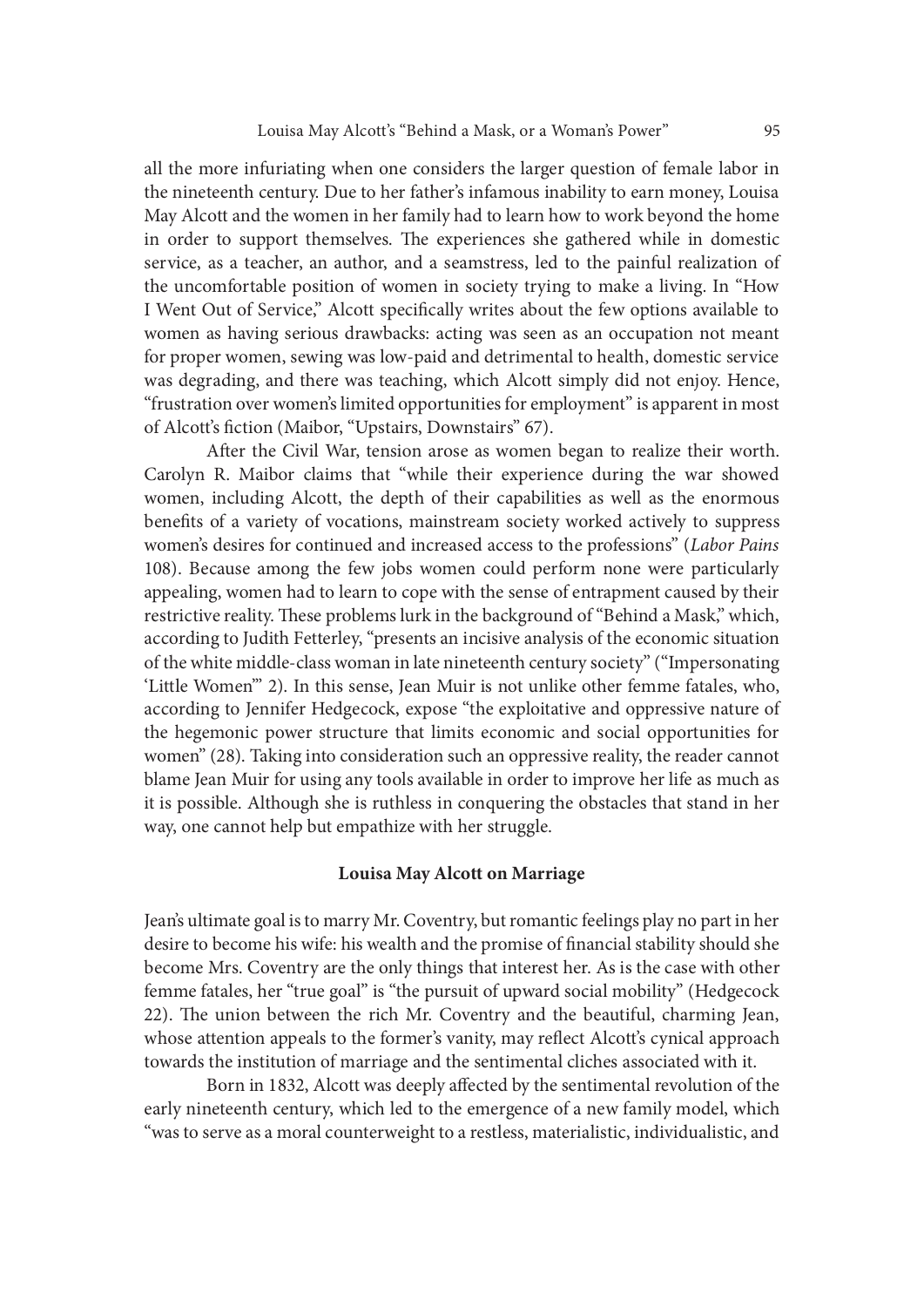egalitarian society" (Strickland 5). Charles Strickland describes the literature of the time, which:

reinforced a series of cults, all interrelated and all dealing with aspects of marriage and family life. The cult of romantic love dealt with the formation of families, and specifically with the rituals of courtship and marriage. The cult of domesticity was a way of marking boundaries between the nuclear family and the world outside it. Finally, the interrelated cults of motherhood and childhood specified the central purpose of family life and the place women were to occupy within it. Together these sentimental cults provided the cultural context within which Alcott came of age and the literary heritage with which she had to come to terms in working out her own views of family life.  $(6)$ 

Louisa May Alcott had to confront dominant ideological notions concerning the role of family, as well as the place of the woman within society, and either adhere to them or reject them. Hence, while her books for children apparently glorify home and emphasize the moral power of the institution of family, her sensational stories present the potential danger of robbing women of any power outside of the domestic sphere. In "Behind a Mask," Alcott seems to be responding to the sentimental fiction of the time, which constantly emphasized the importance of love, while in reality marriage was the only reasonable option from a purely economic standpoint for most nineteenth-century women.

Even Alcott's Little Women reveals conflicting emotions concerning marriage. Mrs. March idealizes it and claims that "to be loved and chosen by a good man is the best and sweetest thing which can happen to a woman; and I sincerely hope my girls may know this beautiful experience" (105), which Judith Fetterley comments upon by stating that "she might as well have said it is the only thing that can happen. There are no other viable options" ("Alcott's Civil War" 376). At a different point in the novel, Meg expresses a view much closer to Fetterley's than her mother's: "men have to work, and women to marry for money. It's a dreadfully unjust world" (168) and the author herself seems to be in much greater accordance with Meg than Mrs. March. Eventually, even Mrs. March admits to being "angry nearly every day of [her] life" (85), implying that perhaps, despite her husbands efforts to help her, marital bliss isn't all that she had imagined it would be. Agnieszka Soltysik makes a valid point that Marmee's method of coping with anger—tightening her lips and leaving the room—could be interpreted in terms of the pressure placed on women to remain "passive and unthreatening," if they want "to survive in a social order that strictly regulates both female speech and sexuality" (89). Instead of bringing joy and having a liberating effect, marriage is presented as a form of entrapment.

 It is noteworthy that Abba May Alcott, Louisa's mother and the inspiration for Marmee, did not have a carefree, joyful marriage. She could not rely on her husband financially and often found herself submitting to his eccentric ideas. In 1850, one of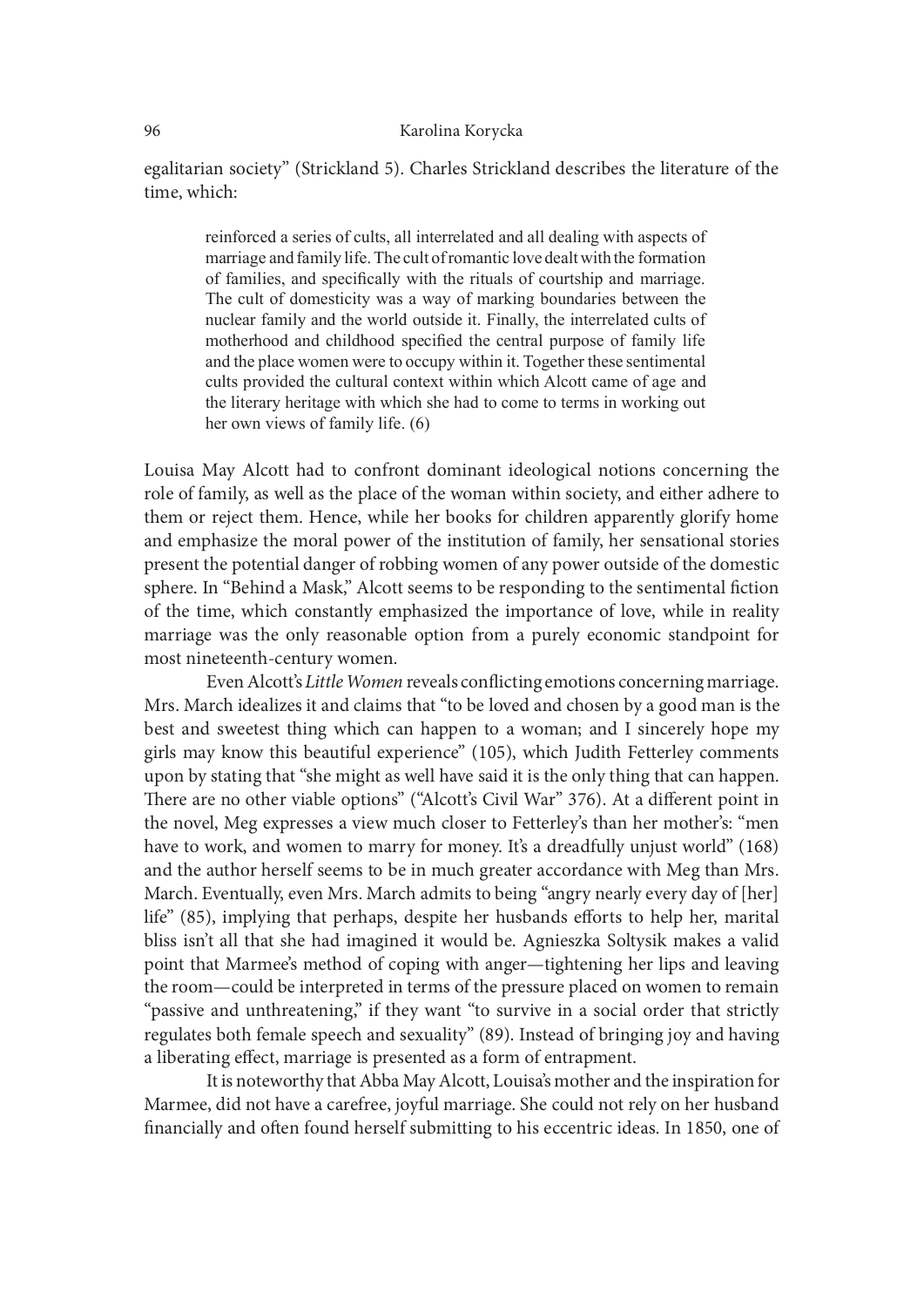Louisa's journal entries contains the following line: "I oten think what a hard life she has had since she married,—so full of wandering and all sorts of worry" (qtd. in Cheney 62). At another time, while describing Moods, Alcott writes that the novel "was meant to show a life affected by moods, not a discussion of marriage which I know little about, except observing that very few were happy ones" (qtd. in Seelye 149). All this leads back to the divorced Jean Muir, who is also, in all likelihood, a victim of an unhappy union.

 Jean Muir's troubled past, though never truly revealed, is alluded to multiple times throughout the novella. At the very beginning of the story, soon after she first meets the Coventry family, the reader discovers her dark secret: she is not a meek, innocent governess, but an angry woman with a plan. Yet as she takes off her disguise, we learn that some tragic secret haunts her past: "she had been lovely once, happy, innocent, and tender; but nothing of all this remained to the gloomy woman who leaned there brooding over some wrong, or loss, or disappointment which her darkened all her life" (12). Later, in a letter to a friend, she writes that she was once "lovely and young, good and gay" (99), not the bitter, vengeful woman she is now. These allusions are sufficient to classify "Behind a Mask" as an example of the literature of misery: a literary art form "produced mainly by women who felt to the depths of their being their painful powerlessness and their exclusion from a maledominated society" (Reynolds 395). David S. Reynolds, the author of Beneath the American Renaissance, describes Jean as a "wronged woman who has been severely wounded in love" and "takes vengeance against men by attracting them with her sweet, docile appearance, scheming all the while to take advantage of them" (408). The reader realizes how desperate Jean is to succeed when she declares that she will "end all at once" if her plan fails (77). Because suicide is preferable to returning to her "old life," one can only imagine the devastating financial and mental state she is in.

## Jean as Performer, Witch and Mesmerist

Despite all these hardships—limited access to employment, difficult working conditions, oppressive class distinctions, demeaning social norms, a past unhappy marriage—Jean Muir refuses to be discouraged. She learns to mask her anger, frustration, and disappointment. She is acutely aware of what is expected of her, but instead of submitting to social norms, she performs such submission.

 Jean's punctuality makes the initial good impression as she enters the stage. She gains favor with her polite manner and at once proceeds to enchant the family with her many talents, which include playing the piano and singing: "Miss Muir played like one who loved music and was perfect mistress of her art. She charmed them all by the magic of this spell; even indolent Gerald sat up to listen, and Lucia put down her needle, while Ned watched the slender white fingers as they flew, and wondered at the strength and skill which they possessed" (6). When asked to sing, the new governess brings some of the family members to tears. She then impresses Mrs.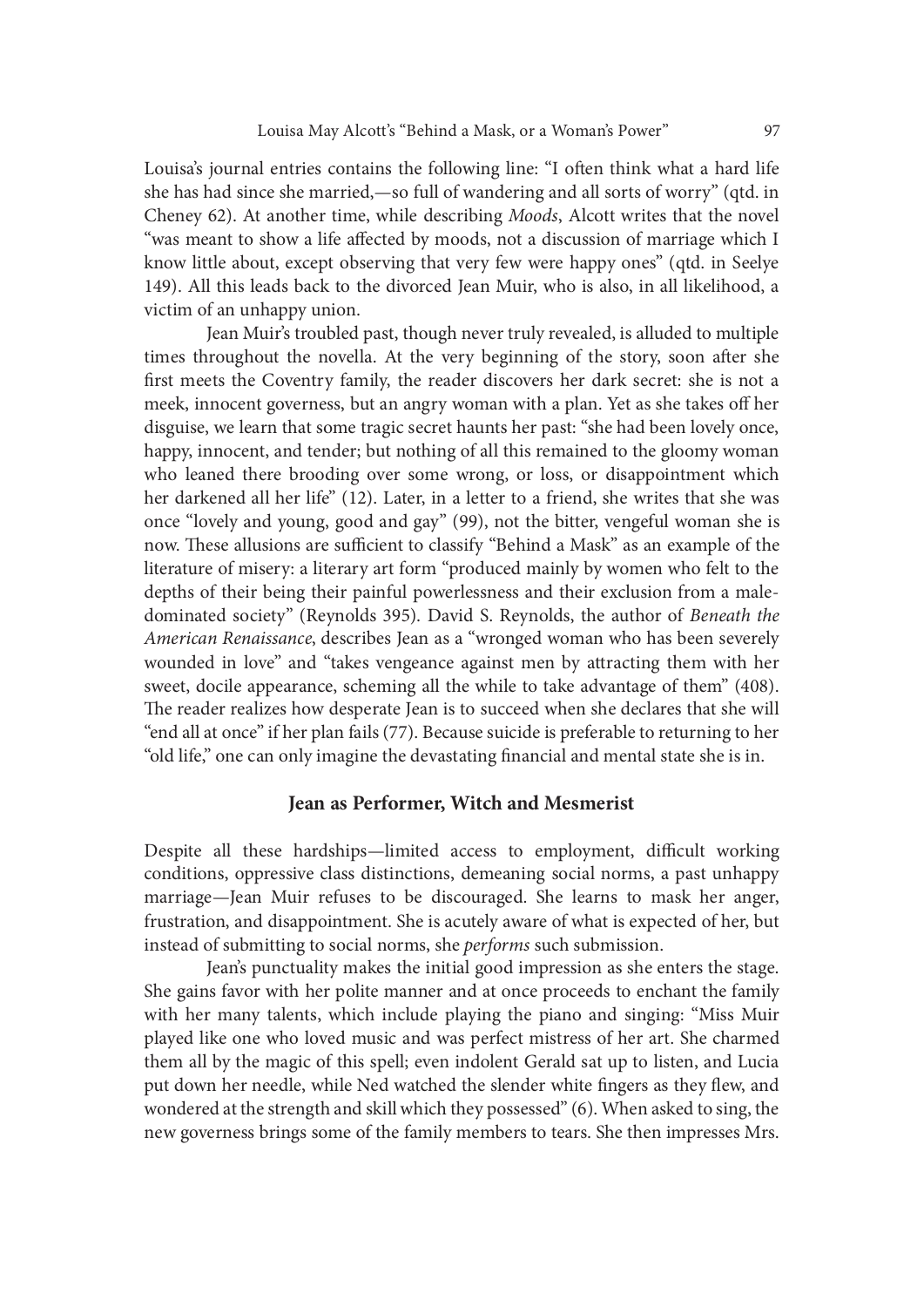Coventry with her ability to prepare perfect tea. The family appreciates her modesty and apparent reluctance to gossip about her previous employers. They later discover that another one of Jean's abilities is arranging beautiful bouquets, which she agrees to prepare for Mrs. Coventry every day.

 Jean quickly proves a delightful addition to their household, enchanting with her numerous graces. In addition to these simple charms, she uses every possible opportunity to put her acting skills to test and performs a series of scenes for the family. On her first night, she pretends to have fainted and calls out to her dead mother for help while in a supposed daze, winning the pity of most, if not all, of those present. Judith Fetterley writes that "the Alcott who created 'Marmee' knew what she was doing; here she identifies the idea of mother as one of the great sentimental cliches of her culture, capable of being used for considerable theatrical effect" ("Impersonating 'Little Women" 8). Because Jean's treacherous use of this cliche proves effective, Alcott makes a mockery of the same sentimental ideas that she herself uses in her domestic fiction.

Many of Jean's miniature performances are prepared for specific male members of the family. During her first encounter with Mr. Coventry, she acts as if she did not know with whom she was speaking and, by feigning ignorance, flatters him immensely without seeming obtrusive. On another occasion, when she is alone and aware of the fact that she is being watched, Jean begins to weep, adding to her mysterious aura and inspiring the compassion of the man she wishes to marry. At a crucial moment, Jean confesses her alleged love for Mr. Coventry by kissing his portrait, when she is sure he can see her and equally sure that he does not know that she knows it. It is this gesture that seals her fate, for now the old gentleman is convinced of her love and offers to marry her. In each of these cases, Jean transcends boundaries. Her performances entertain the audience that does not realize it is being deceived: they believe that they have access to her mystery, but, in reality, they only see and know what she wants them to. Exercisy whoto securing coursare. Or anotonic oceasion, which site a concerned in the musling to her are of the fact that she is being watched, Jean begins to weep, adding to her bus aura and inspiring the compassion of th re to the tact that sine is being watched, lean begins to weep, adding to here as outs and inspiring the compassion of the man she wishes to marry. At I moment, Jean confesses her alleged love for Mr. Coventry by kissing h

 Because Jean realizes that she is under constant scrutiny, she is careful to heed even minor details. The former actress skillfully uses her surroundings and her own body to frame femininity itself:

Miss Muir sat in the recess of a deep window, in a low lounging chair, working at an embroidery frame with a graceful industry pleasant to see. Of late she had worn colors, for Bella had been generous in gifts, gone, and loose curls dropped here and there from the heavy coil wound around her well-shaped head. The tip of one dainty foot was visible, and a petulant little gesture now and then shook back the falling sleeve gave glimpses of a round white arm.... she made a charming picture of all that is most womanly and winning; a picture which few men's eyes would not have like to rest upon.  $(71)$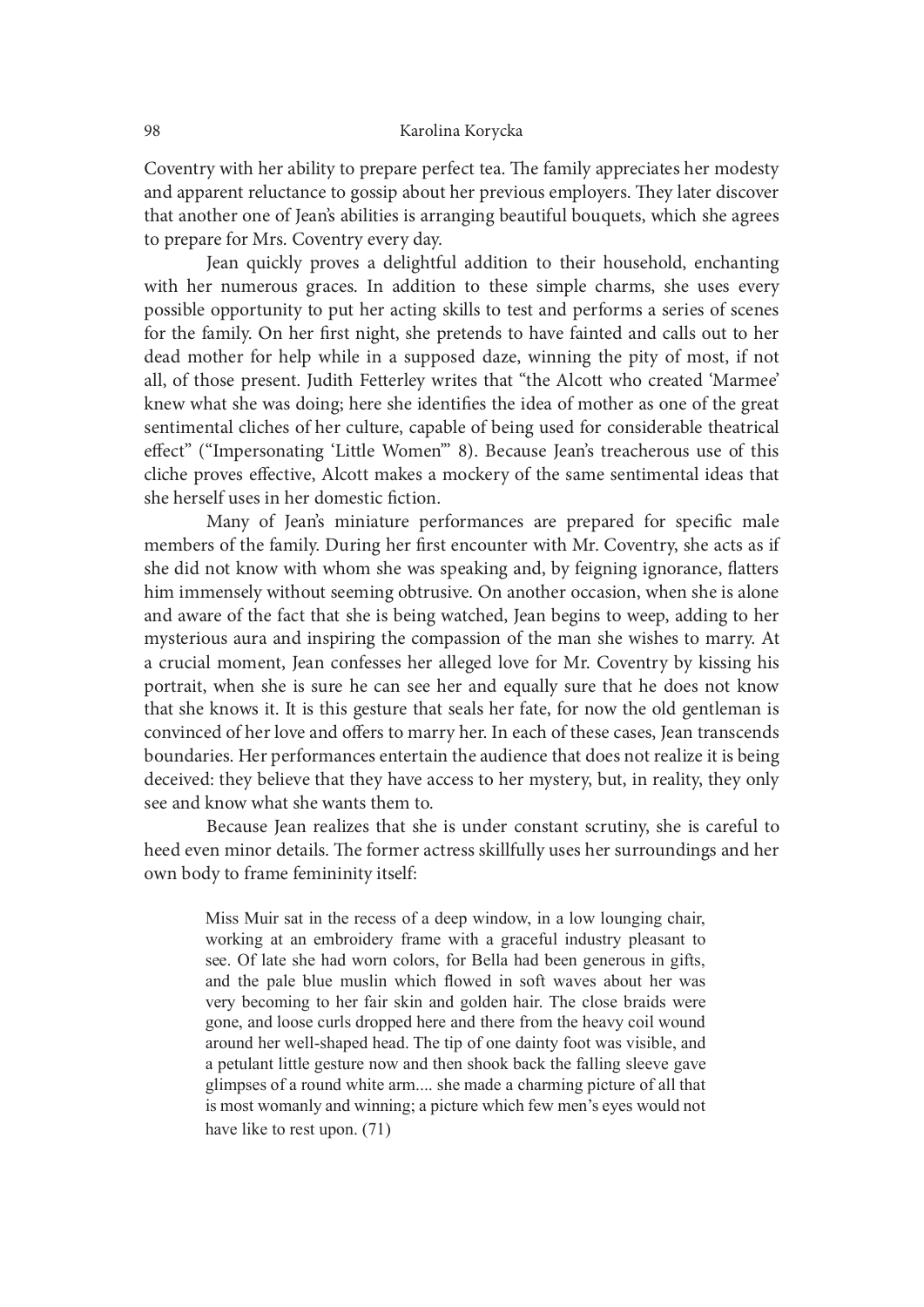This ethereal image of the gentle maiden busy with her sweet domestic duty is one Jean Muir obviously creates consciously. As she subtly tries to draw Gerald's attention to herself, Jean makes herself the object of male desire and of the male gaze.

The male gaze is also referred to briefly in Alcott's 1874 story. During her time spent working for Richardson, Louisa May Alcott falls prey to the controlling gaze of her male employer and she feels intimidated when she catches him observing her silently as she cleans his study. He asks her not to leave and his address to her reveals the nature of the pleasure he derives from looking at her: "It pleases me to see you here and lends a sweet, domestic charm to my solitary room. I like that graceful cap, that housewifely apron, and I beg you to wear them often; for it refreshes my eye to see something tasteful, young, and womanly about me" (357). This short passage exposes the many layers of oppression female domestic servants had to face. Their jobs were made unbearable by the knowledge that their lower social status also made them vulnerable to various forms of sexual prejudice and advances. The objectifying gaze turns the woman servant into a reflection of the male employer's desires, which are largely based on the patriarchal placement of the woman in the private domestic sphere, where she happily performs the duties destined for her.

 It is telling that when Alcott rebels against his incessant harassment and declares that she had been hired to be his sister's companion, not his, Richardson punishes her by simultaneously humiliating her both as a servant and as a woman. Of the many chores suddenly added to her workload the most striking is that of boot-blacking, which is "considered humiliating work for a woman," although Alcott admits she fails to understand why it is so (360). The teenaged Louisa's rejection of male authority, her refusal to play the role of the "passive bucket," and her "declaration of independence," as she calls her rebellious speech directed at Richardson, allow her to reclaim her subjectivity and individuality; however, in the process she acts against the feminine ideal of submission and, as punishment, her femininity itself is attacked. By saying "far be it from me to accuse one of the nobler sex of spite or the small revenge on underhand annoyance and slights to one who could not escape and would not retaliate" (360), Alcott sarcastically suggests exactly the contrary: she does accuse "the nobler sex" and implies that it is not uncommon for male employers to abuse their power over their helpless female employees.

 Jean Muir, aware of the hopelessness of outright rebellion, attacks the system from within. The daring heroine does so by transitioning from the traditional passive role of woman-object-servant to the subversive active role of actress-director. While the young Louisa May Alcott is the passive victim of a controlling male gaze, who is punished for her rebellion against this state of affairs, Jean is the active creator of the image which she allows others to see. She is acutely aware of her surroundings and of what is expected of her by society and various individuals. Every word she utters and every posture she assumes is carefully thought out, as if scripted. The former actress takes into consideration scenery, posture, light, color, textures, props: anything that will make the picture attract the gaze and leave the viewer with a sense of pleasure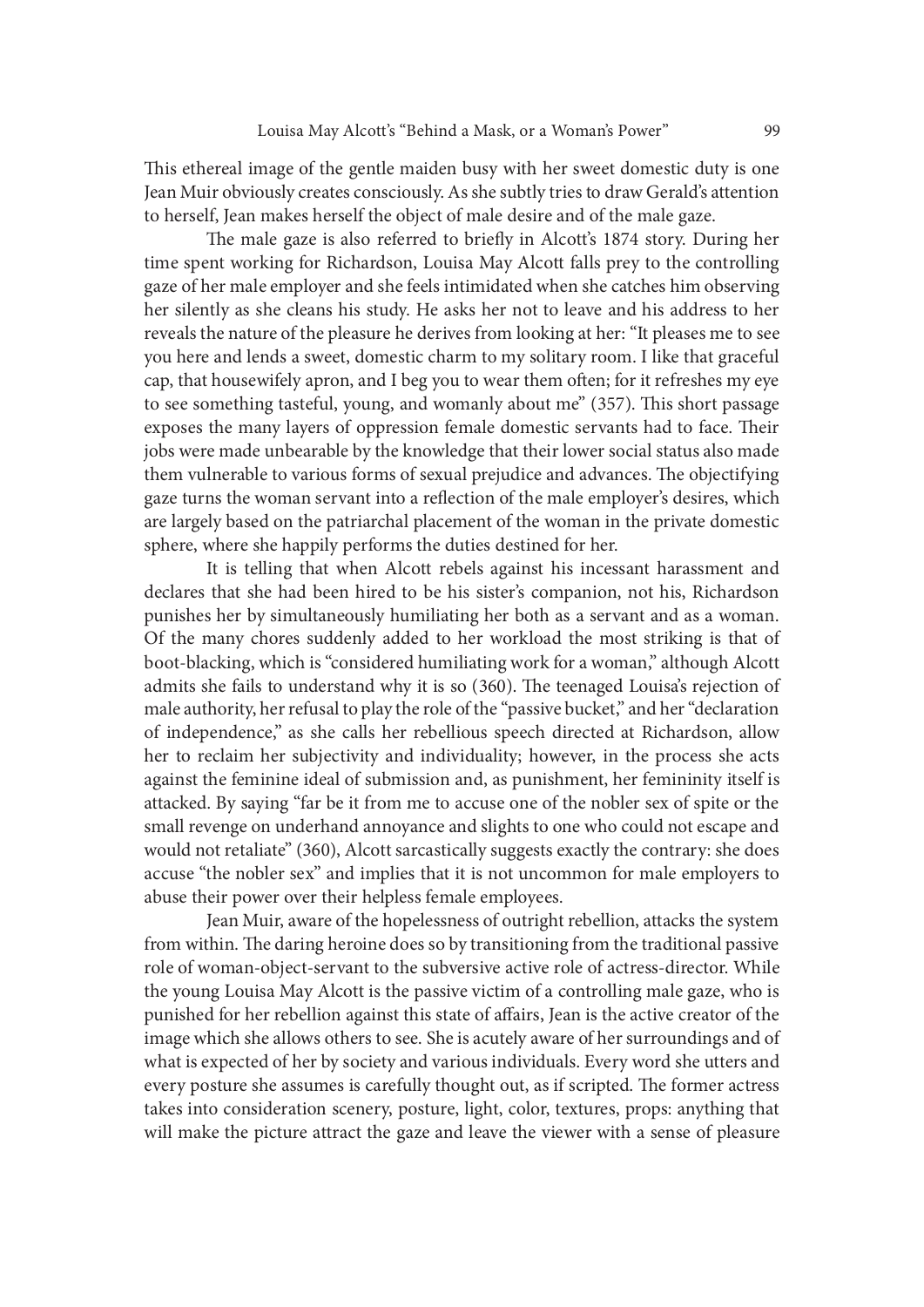from looking at what he believes to be the natural representation of feminine charm.

 Jean cunningly stages her audience's desires while they remain oblivious to the fact that everything that they see is a performance. In her relationship with Gerald, for example, the devious governess wears the mask of true womanhood. She lures him by simultaneously avoiding him, thereby awakening his curiosity, and offering him brief glimpses at her enticing femininity. When he asks her whether she considers him the master of the estate, she replies that she does with "a sweet, submissive intonation which made [her response] expressive of the respect, regard, and confidence which men find pleasantest when women feel and show it" (44). When Gerald is wounded by his brother in a jealous rage, Jean contributes to his recovery by proving herself a gited nurse and by soothing him with her singing, her touch, and her overall presence: the scene alludes to the sentimental glorification of the woman's natural predisposition for caring for others and her miraculous healing abilities. Here and throughout the novella, Jean enacts "piety, purity, submissiveness and domesticity": the cardinal virtues of True Womanhood (Welter 152).

The irony lies in the fact that while this villainous heroine, like many other female characters in Alcott's sensational writing, "use[s] [her] dramatic skills to fulfill [her] selfish ambitions in flagrant defiance of the cult of domesticity," she demonstrates a perfect awareness of its basic assumptions, which she can then use in her rebellion (Halttunen 240). Perhaps Jean has learned from her Gothic literary sisters that the only accessible forms of escape from oppressive patriarchal structures are madness or death and so, in order to avoid this fate, she must learn to cope within and rebel against these very structures by hiding behind a mask. Jean Muir "poses as the Conventional moral exemplar" (Reynolds 408) and easily convinces most of the members of the Coventry family of her innocence, modesty, and morality. For her, "conventional values are mere cloaks worn to manipulate others" (Reynolds 408). According to John Seelye, "in Jean Muir Alcott seems to be putting the vampirelike Bertha into a Jane Eyre outfit" (158): one cannot help but admire how gracefully she slips into her costume. In the end, her theatrical abilities and "her uncanny use of mock virtue" prove so effective that they "[enable] her to become the wealthy Lady Coventry" (Reynolds 409). The reader is amazed by Jean's ability to deliver a convincing performance despite not identifying with the character she plays in any way. ventional moral exemplar" (Reynolds 408) and easily convinces most of the so fof the Coventry family of her innocence, modesty, and morality. For her, totional values are mere cloaks worn to manipulate others" (Reynolds 40 is of the Coventry family of her innocence, modesty, and morality. For her, tional values are mere cloaks worn to manipulate others" (Reynolds 408). In the Mouth Alcott seems to be putting the vampirelike into a Jane Eyre standary and the standary of the method in the method in the standary to a more than the standary and to John Seelye, "in Jean Muir Alcott seems to be putting the vampirelike into a Jame Eyre outfn" (158): one cannot help

There is something unsettling about Jean's unbelievably convincing performance. According to Agnieszka Soltysik, it "borders on the supernatural" (102). On her first night at the Coventry home, after she has made a good first impression on the family, Jean retreats to her room, where she takes off her disguise, revealing to the reader that she is not who she seems: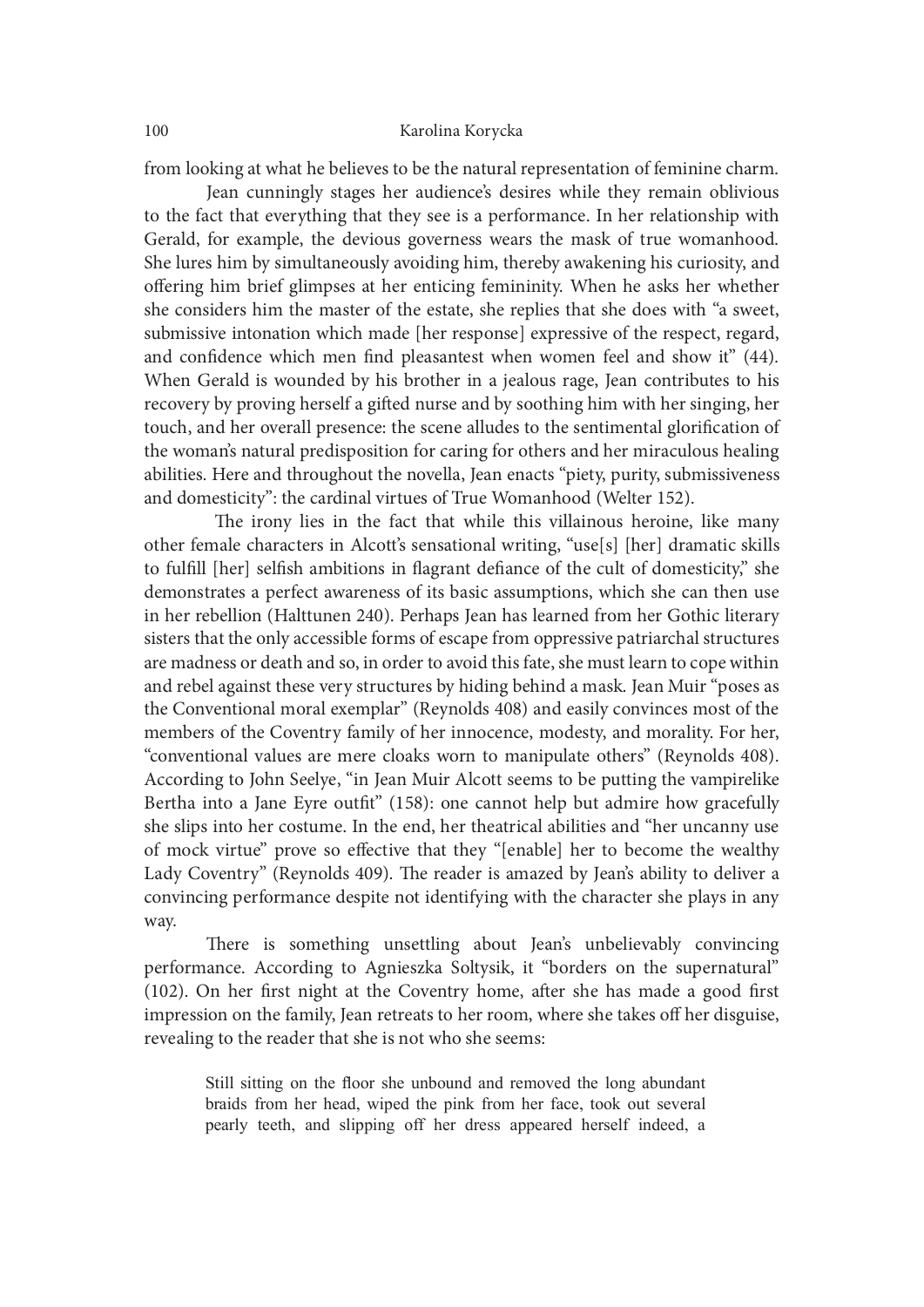haggard, worn, and moody woman of thirty at least. The metamorphosis was wonderful, but the disguise was more in the expression she assumed than in any art of costume or false adornment.  $(11)$ 

This description reinforces her supernatural, witch-like quality: the ease with which she transforms her body, face, expression, and behavior testifies to the extent of her self-control, which, in Soltysik's words, "exceeds the realistically credible," for Jean "masters all her bodily symptoms of fear, anxiety, and especially desire" (101). References to witches do appear throughout the story: Gerald calls Jean "the Scotch witch" (28) and Jean herself writes about "bewitching" Gerald in a letter to a friend (99). When Edward discovers her secret and is prepared to announce it to his family, he says "she has the art of a devil" (97). John Seelye draws a parallel between Jean Muir and other deceptive female characters: Lady Geraldine from Samuel Taylor Coleridge's "Christabel," a supernatural creature disguised as someone she is not, and Duessa from Edmund Spenser's "The Faerie Queen" (156).

Another interesting comparison is the one Theresa Strough Gaul draws between Jean's ability to in{uence those around her and mesmerism, which was popular in Alcott's time. Although "Jean is never identified as a mesmerist, nor is mesmerism ever explicitly mentioned, Alcott grants her heroine the traits indelibly associated with mesmerism in the nineteenth century: a piercing gaze, the ability to provoke physical sensations, and a mysterious power to conform others' wills to her own" (835). Gaul goes on to describe how, through Gerald and Jean, Alcott creates a "mesmeric relationship" that is "a distorted sexual configuration, consisting of a passive male complying with the physical gestures of an active, dominating female" (842). Yet while Jean reverses gender roles with her mesmeric influence, she also plays out her female role by exercising a positive in{uence on the members of the Coventry family. There is, therefore, an "overlap of mesmeric powers with sentimental influence" (Gaul 843).

## The Mask of Femininity

Jean's performances are so convincing that even the reader may occasionally find themselves wondering what to believe. Throughout the story lines are blurred between appearances and truth, performance and natural behavior, deception and sincerity, the theatrical stage and reality, the public and the private. On the one hand, the reader is aware that everything Jean does is planned, intentional and a part of her greater scheme. Instead of submitting to society's expectations, she takes control and "commands total sway over the lives of others by means of a monstrous perversion of the sentimental concept of woman's in{uence" (Halttunen 241). Jean Muir rejects "cultural codes that hold out the promise of power to women if they accept passivity, objectification, and submission as their lot; boldly, she replaces sentiment with the 'power in a woman's wit and will'" (Gaul 849). All of her actions are motivated by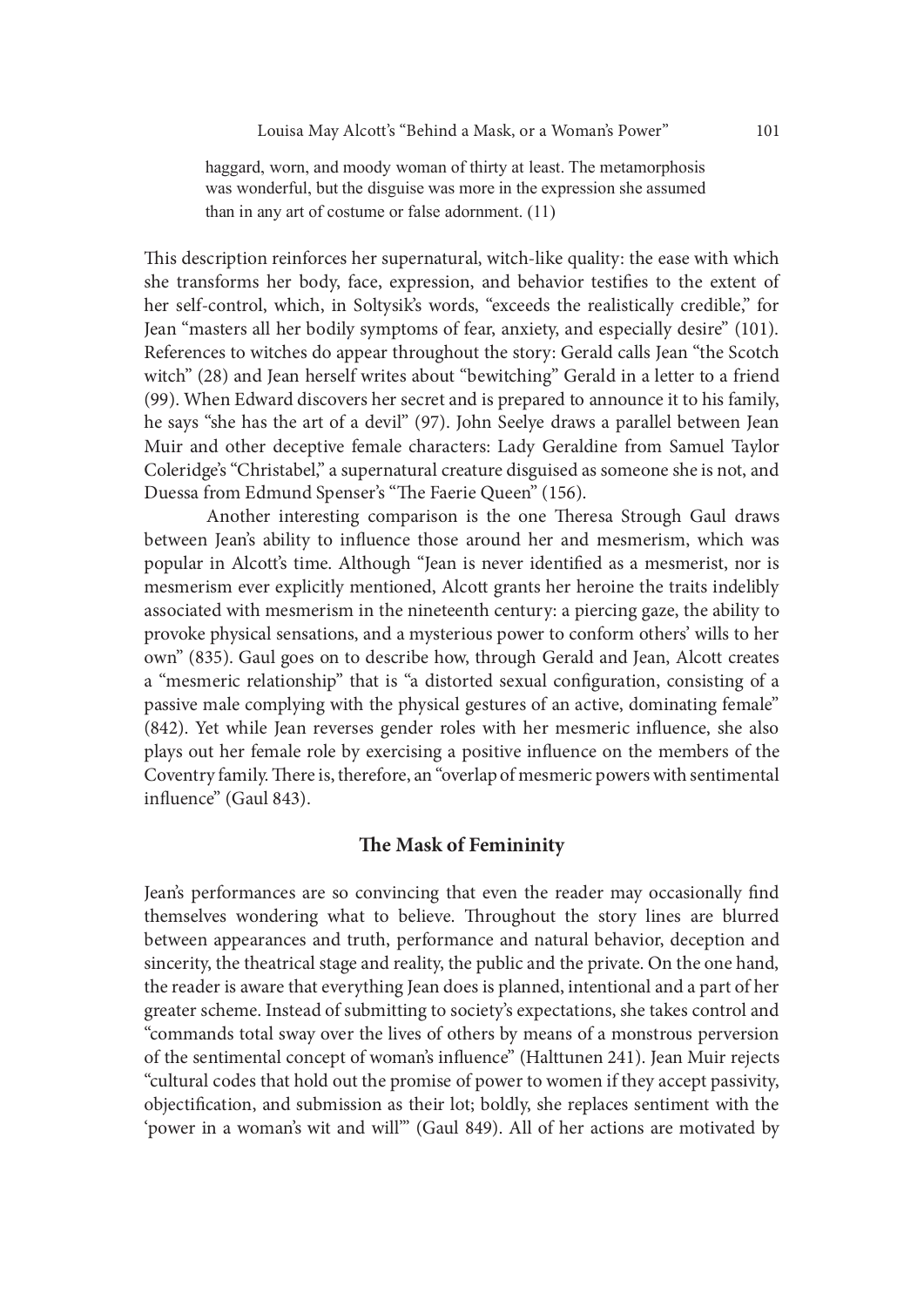vengeance and relentless ambition. Like Alcott's other Gothic heroines, Jean Muir "[leads an] aggressive, selfish [life] from 'behind a mask,' a mask that disguises a rebellion against the cult of true womanhood" (Halttunen 241). On the other hand, the distinction between real and mock virtue is not a simple one. Jean's manipulation of contemporary notions regarding femininity is uncanny because there is no clear boundary between the woman she is and the woman she pretends to be. She actually possesses the feminine abilities and domestic talents that initially make her so attractive to her employers; she knows how to cater to the needs of others, treats her employers with reverence, and displays a wide range of skills desirable in a woman: among other things, she is a gited musician and an able nurse.

 All the while, one must remember that Jean obviously does not identify with the sentimental view of womanhood: she only uses it as the most efficient tool in achieving her own selfish, *unfeminine* goals. She exhibits desirable feminine traits in order to gain the favor of the male members of the Coventry family: her apparent modesty, humility and submission appeal to their vanity, ego-centrism and sense of superiority. In this way, the myth of femininity is challenged as Jean Muir plans and participates "in a series of poses and attitudes based on cultural cliches of femininity, exposing both the socially constructed nature of men's desire and her own expert, almost professional, distance from it" (Soltysik 90). In the introduction to Alternative Alcott, Elaine Showalter writes that Jean Muir "always acts the feminine parts that her society allows her, but acts them with a brilliance that exposes their artifice and emptiness" (xxx). Because it is oten unclear whether she is playing a part or whether she is herself, it becomes impossible to measure the naturalness of her femininity: the implication being that femininity itself is *unnatural*, an *act*. ates "in a series of poses and attitudes based on cultural cliches of femininity, g both the socially constructed nature of men's desire and her own expert, *ropfsesional*, distance from it" (Soltysik 90). In the introduct Four social variat variat on the social contains of the particular and the compositional, distance from it<sup>h</sup> (Soltysik 90). In the introduction to *Alternative* Elaine Showalter writes that Jean Muir "always acts the femi

By deconstructing the concept of femininity, "Behind a Mask" offers a comment on the situation of the nineteenth-century woman in America: perhaps women who adhered to the values propagated by the cult of true womanhood were all actresses wearing masks, living up to socially imposed norms simply due to lack of any other option. In fact, if one looks at Alcott's literary output as a whole, many of her protagonists act, pretend, and impersonate in one way or another:

While the March family saga is clearly concerned with learning how to improper uses of acting, i.e., dissimulation and deception. Many of the characters are not stage professionals, they perform or 'act' constantly[.]  $(Soltysik 100)$ 

Although there seem to be significant disparities between her domestic fiction and her sensational writing as far as the purpose of acting is concerned, ultimately, it seems that either way acting is inevitable in the life of a woman. The hidden message in both her domestic fiction and her sensational writing could therefore be that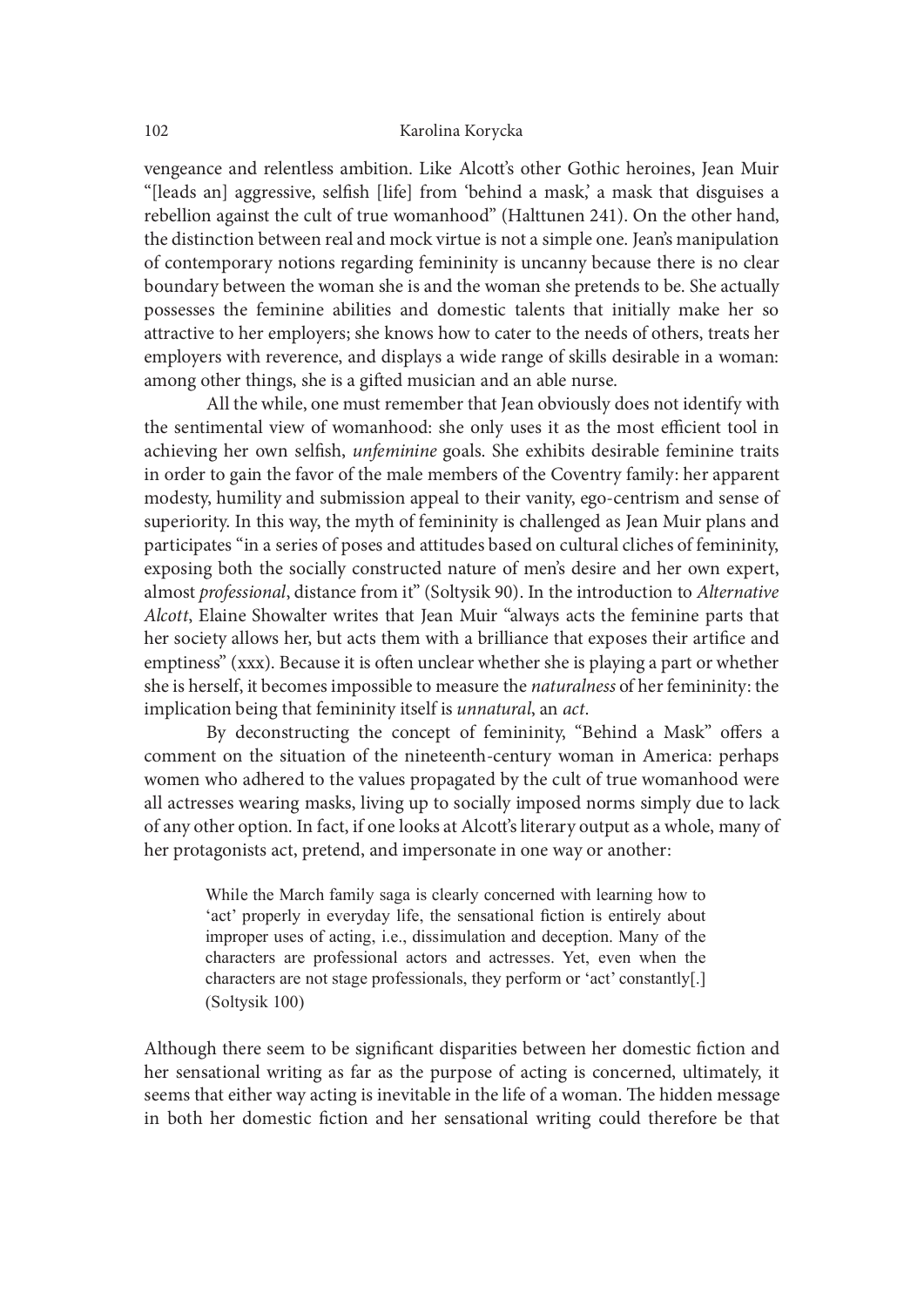submission to the prevailing ideology, acting out "little womanhood," is preferable considering that rebellion against it will be severely punished. Alcott's work implies that:

the true Victorian woman was, above all, a skilled actress, who schooled her emotions, curbed her rebelliousness, and learned to play the role assigned to her within her family. Behind her mask of domestic respectability might lurk and angry Apollyon or a villainous Hugo, but within the domestic drama the inner demon might be controlled, even if it could not be exorcized.(Halttunen 245)

Jean's final triumph has everything to do with her being able to hide behind a mask and playing the part of "little woman." Judith Fetterley writes that "[the] sub-title is 'A Woman's Power'; that power is located in Jean's ability to act. To the degree that an actor is an artist, Behind a Mask asserts that women are powerful in proportion to their success as artists" and that "Alcott's tale links women's survival to their artistic ability" ("Impersonating 'Little Women'" 12).

 Alcott emphasizes this connection and adds depth to her character by making an analogy between Jean Muir and the biblical heroine Judith, whom Jean portrays during a dramatic evening, when the Coventry family gathers with friends to participate in a series of tableaux vivants:

A swarthy, darkly bearded man lay asleep on a tiger skin, in the shadow of a tent. Oriental arms and a drapery surrounded him; an antique silver respectability might lunk and angly Apoliyon or a viliantios Fugo, but<br>within the domestic drama the inner demon might be controlled, even if<br>it could not be exoccized. (Haltunen 245)<br>all triumph has everything to do with and wine shone redly in half-emptied goblets. Bending over the sleeper and triumph has everything to do with her being able to hide behind a mask<br>ring the part of "little woman." Judith Fetterley writes that "(ftel sub-title is<br>ana's Power; that power is located in Jean's ability to act. To t embroidered sleeve from the arm which held a scimitar; one slender foot in a scarlet sandal was visible under the white tunic; her purple mantle ing the part of "little woman." Judith Fetterley writes that "(the) sub-title is and sm Power', that power is located in Jean's ability to act. To the degree that an an arratts, *Behinda a Mask* asserts that women are pow an's Power'; that power is located in Jean's ability to act. To the degree that an antist, *Behind a Mask* asserts that women are powerful in proportion to crease at satrists" and that "Alcott's tale links women's survival an artist, *Behind a Mask* asserts that women are powerful in proportion to<br>ccess as artists" and that "Alcott's tale links women"s survival to their artistic<br>("Impersonating Cittle Women" 21).<br>Alcott emphasizes this conne effective that for a moment the spectators held their breath, as if the also heard a passing footstep.  $(50)$ 

There are many ways in which one could read the aligning of Jean with Judith, a woman who seduces and murders her oppressor. Elaine Showalter writes that for many nineteenth-century artists "the story of Judith had become an icon of the vengeful and castrating woman" ("Introduction" to Alternative Alcott xxx). Because playing the part of Judith allows Jean to display the intensity of her own personal hatred and desire for power, even Gerald notices that what he sees is "not all art" (51). Just as Judith succeeds in beheading the drunk Holofernes ater being invited to his tent, Jean succeeds in deceiving the Coventry family. However, at this point in the story the lines between art and reality, performance and truth, are effectively blurred: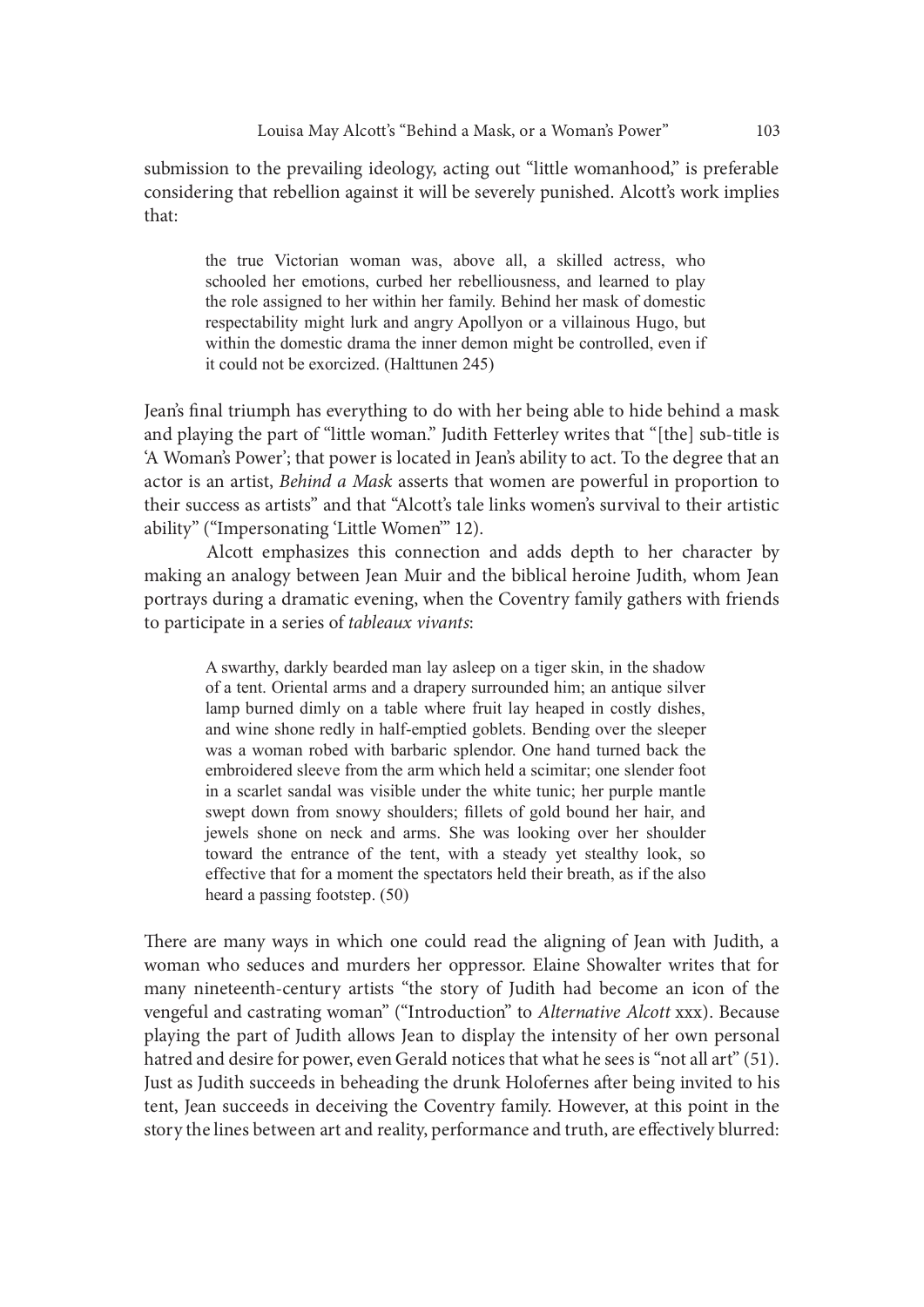this scene reveals as much as it conceals. Ater all, Judith was a virtuous woman, whose actions saved her city from the attack of Holofernes's brutal army. Perhaps the suggestion is that Jean's actions could also be justified, that she acts the way she does not only out of sheer spite and anger, but also out of necessity, because she sees no other way of saving herself.

## A Life Governed by Inner Conflict

In many ways, Jean Muir represents Alcott's own inner conflict regarding the simultaneous need to adhere to expectations and the desire to rebel against them. One must keep in mind that the ideologies the author cynically attacks in "Behind a Mask" affected her on a very personal level. When she was a child, her parents, Amos Bronson Alcott and his wife Abigail May Alcott "struggled, as the cult of domesticity demanded, to make their household into an enclave against the materialism and conformity of Jacksonian society" (Strickland 19). Bronson Alcott, an educational reformer, actively participated in the upbringing and education of his daughters: his primary concern being their moral character. His methods were based on "reasoning with children, giving praise and affection as a reward, and practicing isolation and withdrawal of affection as forms of punishment" (Strickland 28). One can only imagine the influence this type of upbringing had on an energetic, stubborn and willful child such as Louis was. Elaine Showalter claims that Bronson's methods caused the rebellious girl Louisa to become a self-doubting adult with a low selfesteem and depressing sense of worthlessness ("Introduction" to Alternative Alcott xii). Louisa May Alcott desperately wanted to live up to her father's expectations, but she never could, and so their relationship was based on a constant struggle and lack of understanding.

Alcott began to rebel and express her resentment early on: like Jean Muir, she did so by being a subversive actress. While her father believed in the educational value of "theatrical performances of moral allegories," Louisa expressed far more interest in turbulent melodramas (Halttunen 233). The theater accompanied her throughout her entire childhood and early adulthood. When she was ten years old, she was the author-director of the "Louy Alcott Troupe," which later "gave way to family tableaux and dramatic performances in the Hillside barn" in Concord (Stern, "Introduction" to Behind a Mask xi). In 1848, due to serious financial difficulties, the family moved to Boston (Cheney 53), where the Alcott sisters continued to nurture their avid interest in the theater. Louisa wrote and directed, Anna was responsible for sets and props, Lizzie was in charge of costumes, and all of the girls performed on stage (Saxton 174). Martha Saxton, Louisa May Alcott's somewhat controversial biographer, claims that the plays Alcott authored at the time were inspired by "her own tragical sense of being unloved" (174). The critic continues her argument by referring to Alcott's particular fondness for male roles: "Louisa played the male roles, with lots of mustache-twirling and stomping of boots, to Anna's breathless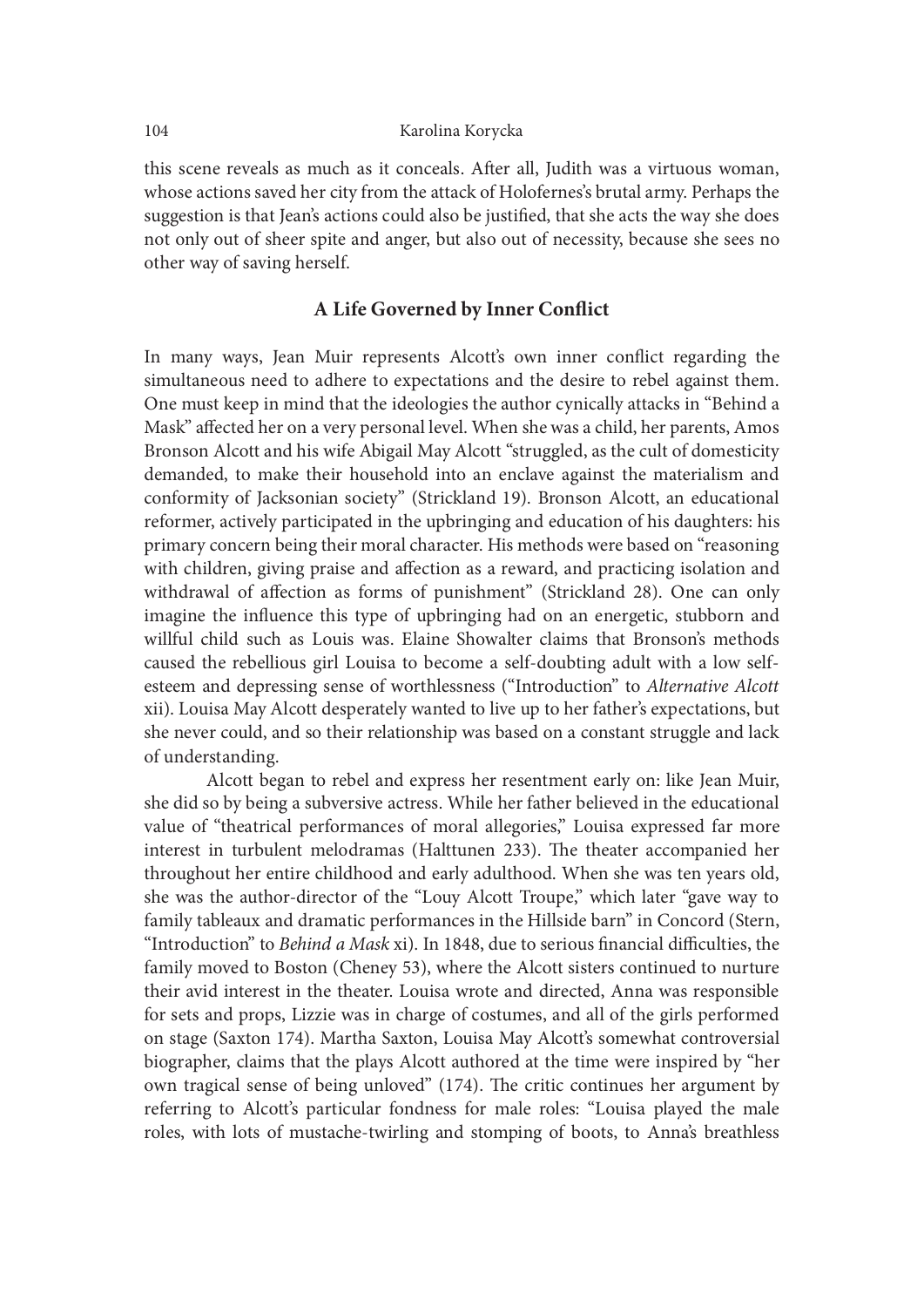leading ladies. Louisa wrote about women's heartbreak, but she dissociated herself from it at the performance, lining herself up on the side of the strong, who are not victims of their hearts" (174). Like Jean Muir, Alcott refused to simply accept the part of gentle, passive, meek "breathless leading lady"—instead the sought roles that enabled her to seize power from "behind a mask." In this sense, the novella seems to be a continuation of Alcott's "rebellion against her father's utopian domestic ideal," which began when she was a child delving into the depths of thrilling melodramas (Halttunen 233).

 Louisa May Alcott also had a strained relationship with the larger philosophical movement to which her father belonged: Transcendentalism. The Transcendentalists—particular Ralph Waldo Emerson, Henry David Thoreau, and, of course, her own father, Amos Bronson Alcott—had an enormous in{uence on Alcott. It is telling that both Emerson, a close friend of the Alcott family, and Thoreau, whom the young Louisa often accompanied "on his daily hikes through the Concord woods" (Seelye 150), served as inspirations for the male characters of Alcott's literature. While she "embraced the transcendental ideals of self-expression, self-reliance, and self-exploration" (Estes and Lant 99), as well as their contempt for materialism and conformity, Alcott remained aware of the shortcomings of the transcendental philosophy. In Labor Pains: Emerson, Hawthorne, and Alcott on Work and the Woman Question, Carolyn R. Maibor writes about "the repressed frustration... evident to varying degrees in much of Alcott's writing" (88). She describes it as:

stemming in large part from her constant struggle to align her inner sense of her own needs and abilities with her awareness of the outer limitations and expectations of the world around her—not only society at large, but more particularly, the vibrant yet constraining society of Transcendental Concord. As her journals frequently show, the 'progressive' world of her father and his friends and neighbors—including Emereson, Hawthorne, and Thoreau—was both stimulating and burdensome. (88)

Maibor goes on to discuss the ways in which the transcendental philosophy oten excluded women; for example, Emersonian self-reliance applied specifically to young men, for whom personal development was much easier than for women, who were "restricted in terms of entrance to the professions" and by prevalent social norms regarding femininity, which was associated with domesticity, family life, motherhood, and passivity (88).

 Martha Saxton even writes about the inscription of these notions into the transcendentalist thought. Nineteenth-century American author Octavius Brooks Frothingham described the "spiritual eminence of woman" as "a transcendental tenet" (66). However, this preoccupation with women had to do specifically with the woman's relationship to the man. Saxton notes that "[Bronson] Alcott and Emerson repeatedly used the word womanly to describe traits such as intuitive understanding, diffidence, receptivity, warmth—in short, qualities that made the men feel welcome"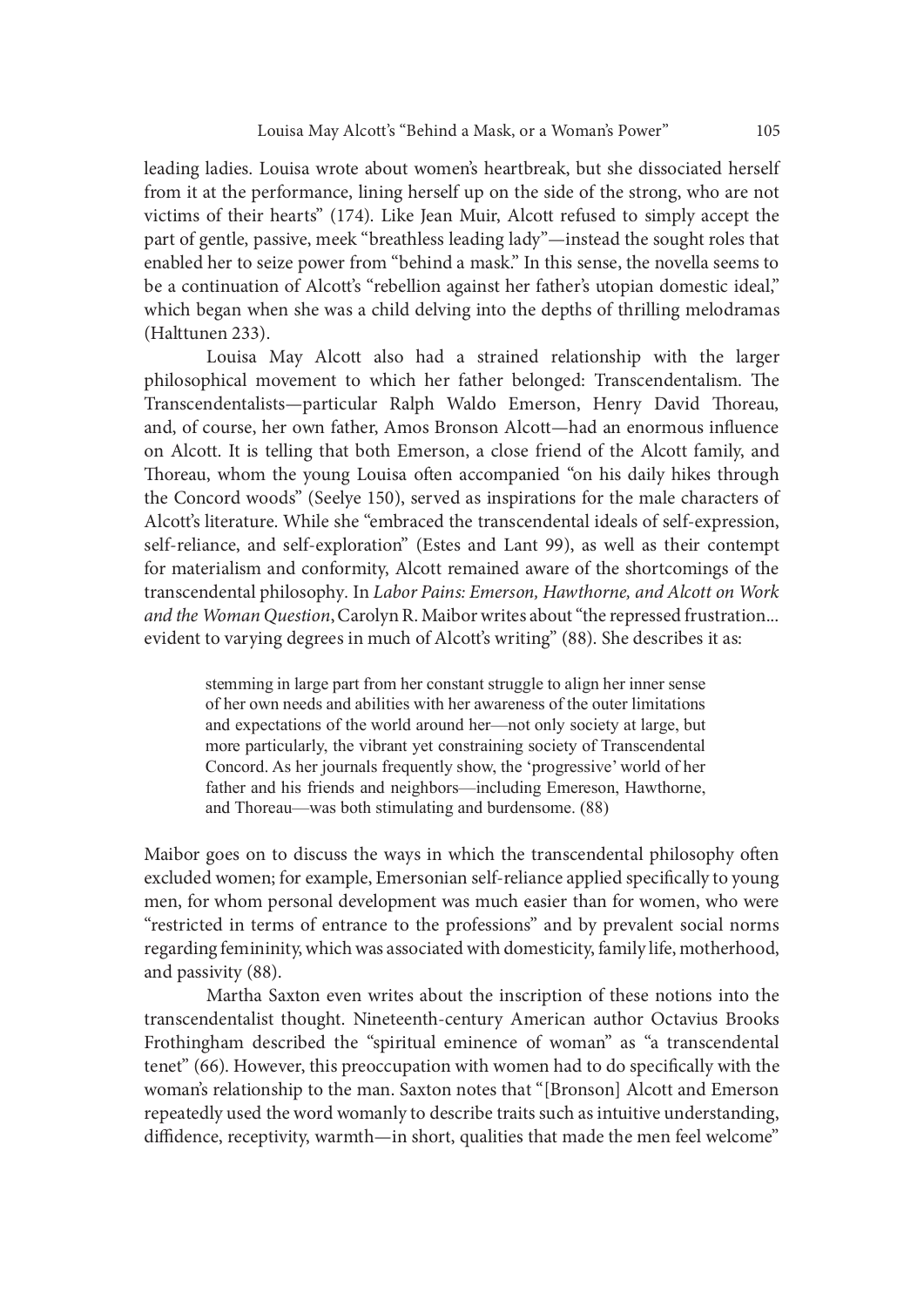(66). This ideology was particularly oppressive for unmarried women, such as Louisa May Alcott:

Victorian single women had not so much a role as a caricature to play. And while the transcendentalists idealized women, it was their qualities in contrast and in relation to men that preoccupied them. They were not concerned with the woman by herself, as an assortment of human characteristics. She was defined in terms of her pliability, her maternal qualities, her ability to soothe, comfort, support, and respond to men. Her own desires, talents, and concerns were of no weight in measuring her social desirability. (220)

Femininity, therefore, emerges as a social construct, which reflects male desires and is designed to cater to the needs of men. The woman as an individual simply does not exist.

Louisa May Alcott was a victim of her times. She was aware that quite oten her behavior, her beliefs and her desires were incompatible with social norms regarding womanhood, with the philosophy her father and the transcendentalists preached, and with the expectations of her family. Her life and, by extension, literary career were haunted by the constant struggle between "self-sacrifice and self-fulfillment, social respectability and personal gratification, allegiance to family and desire for autonomy, yearning for ambition and retreat into disparaging self-effacement" (Grasso 180).

The author channeled much of her anger, frustration and anxiety into her story about Jean Muir, but, in the course of the story, she also succeeded in partially resolving some of these negative emotions. Martha Saxton has said of Alcott's writing that it was "a receptacle for her fantasies and desires" and that the author "literally emptied herself into her books" (8): this statement surely holds true for "Behind a Mask: or, A Woman's Power." During her brief experience as a domestic servant, the teenaged Alcott learned that she could either passively accept degrading treatment or rebel and be punished. The older, more devious Jean Muir—in all likelihood Alcott's alter ego—manages to overcome this impasse. Through her, Alcott is able to make accusations, unleash "her feminist anger at a world of James Richardsons" (Stern, "Introduction" to Behind a Mask xiv), and symbolically avenge her wrongs.

## Jean Muir and Louisa May Alcott as Little Women

The connection between Louisa May Alcott and her character is all the more fascinating when one considers the way in which the story foreshadows its author's fate or, more specifically, the fate of her literary career. Alcott eventually abandoned sensational writing, which provided her with the liberty to critique from behind a mask (writing anonymously or under a pseudonym), instead turning to the more acceptable domestic fiction that brought her fame and fortune. Judith Fetterley,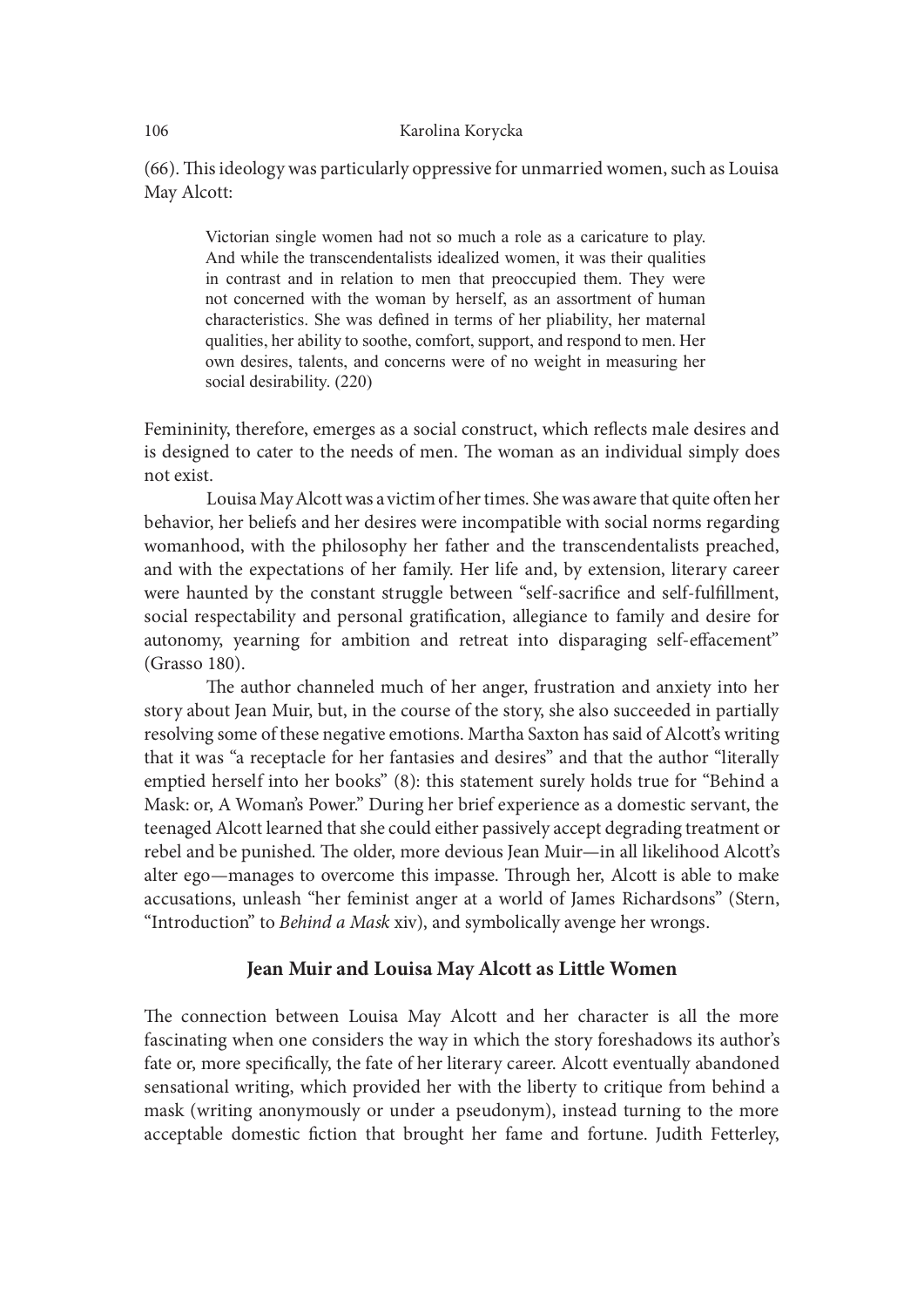who describes *Little Women* as a mask in itself, writes that in her Gothic tale "Alcott" provides us with a frighteningly prophetic vision of the act she will eventually perform: in order to survive economically, Jean Muir, the heroine of the story, adopts the mask of femininity and impersonates the character of a 'little woman'" ("Impersonating 'Little Women'" 1). Similarly, Elaine Showalter suggests that Alcott, "like Jean Muir, cynically played 'little woman' in order to succeed in the terms allowed by her society" ("Introduction" to Alternative Alcott xlii): both women act according to nineteenthcentury gender expectations and publicly subscribe to the cult of true womanhood and this ability to wear the mask of femininity leads to their success.

The significant difference between Jean Muir and Louisa May Alcott is that in her use of the mask of femininity the former is primarily motivated by the desire to gain wealth, something which cannot, with full sincerity, be said of the latter. To claim that Little Women was written solely to bring financial gain is a mistake. Alcott herself doubted that her novel would be very successful: a sentiment she recorded in her journal at the time (Cheney 198). She did not enjoy the process of writing it either. Given these circumstances, how is one to understand the author's decision to accept the task of writing a novel for girls?

 In seeking the answer to this question, it is useful to turn to Joan Riviere's "Womanliness as Masquerade" and to notice the similarities between the puzzling behavior of the patient described in the paper and that of Louisa May Alcott. The woman whom Riviere describes is a confident, intelligent woman who, as part of her profession, oten has to speak before an audience. However, "in spite of her unquestionable success and ability" ater each such public performance "she would be excited and apprehensive all night after, with misgivings whether she had done anything inappropriate, and obsessed by a need for reassurance" (304). This in turn would lead her to seek attention from the male members of the audience, with whom she would flirt "in a more or less veiled manner" (305). In searching for the source of this woman's anxiety, Riviere looks at her patient's childhood experiences with her parents and discovers that "her adolescence had been characterized by conscious revolt against [her father], with rivalry and contempt of him" (305) and that later in life "she had quite conscious feelings of rivalry" over other men (father-figures): the same men, surprisingly, whose attention she would seek ater her speeches. Apparently, because the speech act put the woman in a temporary position of power, the anxiety she experienced ater these performances was a result of her fear that the father would discover that she had stolen something that was rightfully his and punish her for it. To avoid this fate, the woman "renounces her status as the subject of speech (as a lecturer, as an intellectual woman with a certain amount of power), and becomes the very image of femininity" (Doane 42). In Riviere's own words:

The exhibition in public of her intellectual proficiency, which was in itself carried through successfully, signified an exhibition of herself in possession of the father's penis, having castrated him. The display once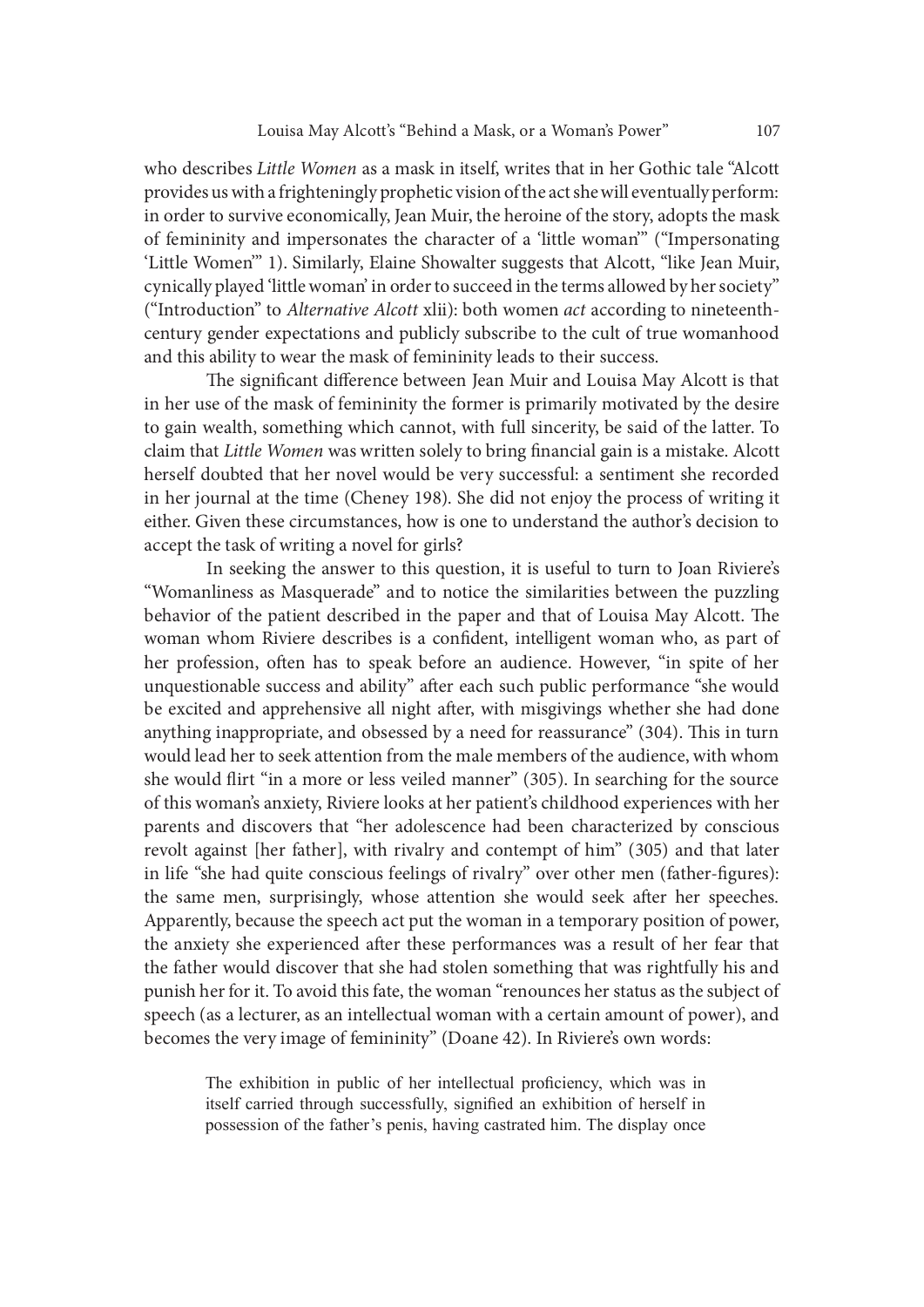Karolina Korycka<br>Ryday, she was seized by a horrible dread of the retribution the father<br>would then exact. Obviously it was a step towards propitiating the anger<br>to endeavour to offer herself to him sexually. (305)<br>Of cour would then exact. Obviously it was a step towards propitiating the anger to endeavour to offer herself to him sexually. (305)

 Of course, to describe Alcott's relationship with her father as one based on rivalry and contempt would be a risky overstatement. Nonetheless, there was a frequent lack of understanding between them. Bronson Alcott made it clear that he found Louisa a difficult child to raise. As she grew older, Alcott's attitude towards her father and his philosophical views was marked by ambivalence. While she admired some of his ideas, she mocked others, such as her father's failed attempt to establish a utopian community.

Louisa May Alcott may not have identified so much with her father as she did with the general concept of masculinity itself, which she associated with energy, strength, activity, agency, ambition and power. A teenaged Alcott wrote in her journal: "I was born with a boy's spirit under my bib and tucker" (Cheney 85). As an adult, she was an active supporter of woman's suffrage and fought so that a strictly male right could become a female one as well. Once the Civil War began, Alcott was disappointed that she could not take part as a solider, so she chose to participate in the war as a nurse instead: "I long to be a man," she wrote in her journal, "but as I can't fight, I will content myself with working for those who can" (Cheney 127). Louisa May Alcott also fulfilled a typically male role by supporting her family financially throughout her entire life.

The author could not reconcile her identification with the masculine with her father's expectations and society's requirements regarding women. Hence, as Riviere's patient flirts with men, offering herself to them "in order to compensate for her 'lapse' into subjectivity (i.e., masculinity in Riviere's analysis)" (Doane 42), Alcott, analogously, puts on the mask of femininity by writing Little Women. "Through the character of Jo March, Alcott performed literary penance for her greatest sins against the cult of domesticity: her {ight to Washington, her Gothic period, her consuming literary ambition, and her refusal to marry" (Halttunen 243). In a number of ways, Alcott returns masculinity to the castrated father. For one, she wrote the novel as a favor to her father: the publisher Thomas Niles refused to publish a book that Bronson Alcott was working on at the time, unless his daughter wrote a children's novel for him. Additionally, the story preaches many of her father's values and the March sisters strive for moral excellence by using Bronson Alcott's favorite allegory, John Bunyan's The Pilgrim's Progress (Halttunen 243). Furthermore, in the course of the story, Jo, based on Louisa May Alcott herself, undergoes a drastic change owing to the positive influence of the apparently morally and intellectually superior fatherfigure Professor Bhaer, who later becomes her husband. It is also significant that in Little Women, Louisa May Alcott has the head of the March family participate in the Civil War, while his wife and daughters stay at home awaiting his return. Through the novel, order is restored.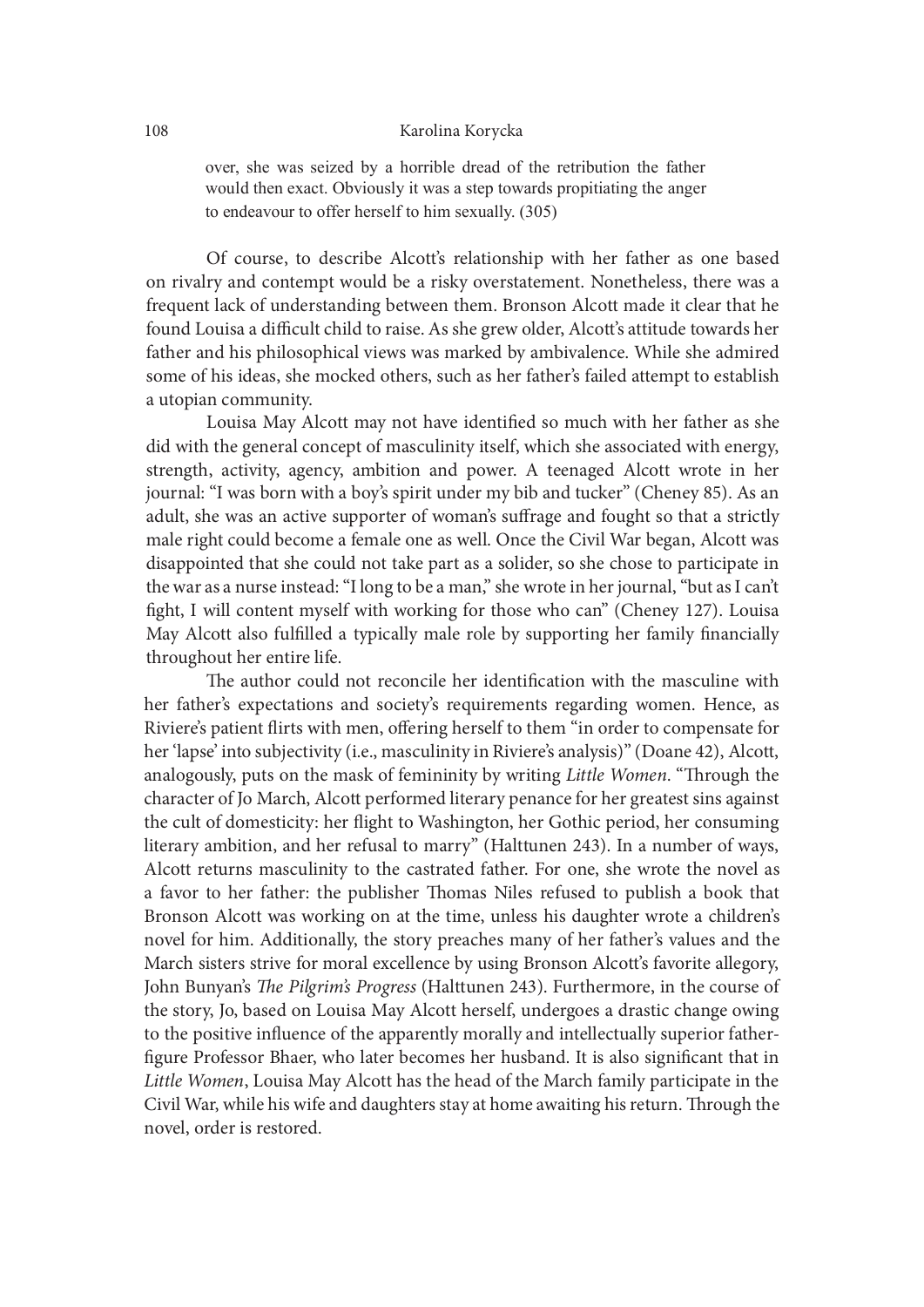Jean Muir, like Louisa May Alcott, is motivated by desires that are gendered masculine in her cultural setting—the governess is overcome by "the desire to win; the desire for revenge; the desire to manipulate, dominate, and control" (Fetterley, "Impersonating 'Little Women'" 11)—but her use of the mask of femininity challenges the "natural order" rather than restoring it. At the end of the story, Edward Coventry brings his family together in order to reveal to them Jean's true identity and intentions by reading a series of letters that she had previously written to a close female friend. In theory, Edward is "unmasking" Jean. However, the reader is already rather well acquainted with Jean's schemes and hardly learns anything new about her. In an interesting twist, her letters, which are meant to incriminate her, contain details about the Coventry family, which hardly make them out to be innocent victims. While it is true that Jean deceives the family, the tricks that they fall for say more about them and their flaws than they do about her. Furthermore, the ease with which the devious Jean manages to play the part of perfect "little woman" exposes (unmasks) the inherent absurdity of sentimental cliches and the myth of femininity. Moreover, she reveals that the concept of masculinity could just as easily be deconstructed. Her success largely depends on the foolish arrogance of men who sincerely believe in their superiority over women and so, are willing to accept Jean's feminine behaviors as natural and normal: indeed, "since Gerald has done nothing to merit respect, regard, or confidence, the arrogance behind his calm acceptance of these attitudes as his due is considerable" (Fetterley, "Impersonating 'Little Women'" 9). Once it is revealed that it was all an act, that Jean had succeeded in fooling him by using his assumption of his own superiority against him, Gerald comes to the realization that it was she who had been in control, in a position of power all along and his actual inferiority is exposed. In a similar way "Riviere's patient, looking out at her own male audience, with impropriety, throws the image of their own sexuality back to them as 'game,' as 'joke,' investing it, too, with the instability and the emptiness of masquerade" (Doane 52).

The greatest shortcoming of Louisa May Alcott's novella is that although the author successfully uses Jean in order to attack nineteenth-century society and its values, she fails to say much about a female identity that could be found once socially imposed masks had been removed. Judith Fetterley notes that throughout the story the reader learns close to nothing about Jean's past and knows even less about her future: "both blank [of her past] and vacuum [of her future] indicate an absence of identity" ("Impersonating 'Little Women" 13). The heroine consciously wears a mask, but it is unclear who exactly is beneath it.

During her first night at the Coventry home, after Jean has gone to her room and removed her disguise, she says to herself that "the curtain is down, so I may be myself for a few hours, if actresses ever are themselves" (11). Assuming that all women must be actresses in order to survive in a patriarchal society, this quote leads to the greater question: are women in such a society ever themselves? Perhaps, based on her own experiences, Alcott does not believe it to be possible. Ultimately, "Behind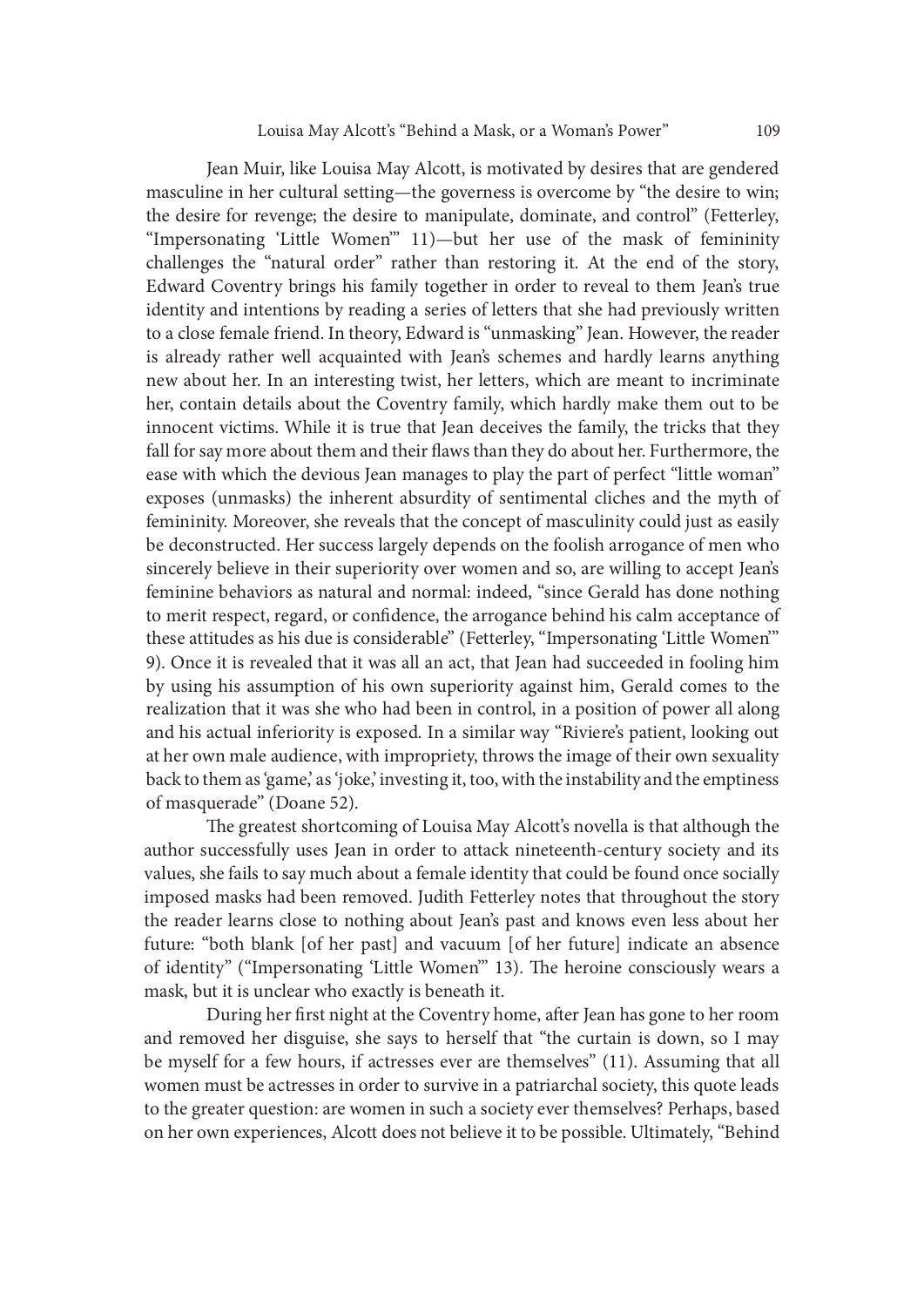a Mask: or, A Woman's Power" fails to provide any satisfactory, alternative identity for nineteenth-century women.

## Works Cited

- Alcott, Louisa May. "Behind a Mask: or, A Woman's Power." Behind a Mask: The Unknown Thrillers of Louisa May Alcott. Ed. Madeleine Stern. New York:
- William Morrow & Company, 1995. 1-104. Print. —. "How I Went Out of Service." Alternative Alcott. Ed. Elaine Showalter. New
- Erugary Duit E. Antibox. 2016. Little Assement. 2018. Print. Little Women. 1934. Print.
- Cheney, Ednah D. Louisa May Alcott. Hey Life, Letters, and Journals. Boston: Roberts Brothers, 1889. Print.
- Doane, Mary Ann. "Masquerade Reconsidered: Further Thoughts on the Female Spectator." Discourse 11.1 (1988-89): 42-54. Web. 1 Mar. 2018.
- Estes, Angela M., and Kathleen M. Lant. "Dismembering the Text: The Horror of Louisa May Alcott's Little Women." Children's Literature 17 (1989): 98-123. Web. 1 Mar. 2018.
- Fetterley, Judith. "Impersonating 'Little Women': The Radicalism of Alcott's Behind a Mask." Women's Studies 10.1 (1983): 1-14. Web. 1 Mar. 2018. —. "'Little Women': Alcott's Civil War." Feminist Studies 5.2 (1979): 369-383. Web.
- 1 Mar. 2018.
- Gaul, Theresa S. "Trance-Formations: Mesmerism and "A Woman's Power" in Louisa May Alcott's Behind a Mask." Women's Studies 32 (2003): 835-851. Web. 1 March 2018.
- Grasso, Linda. "Louisa May Alcott's 'Magic Inkstand': Little Women, Feminism, and the Myth of Regeneration." Frontiers: A Journal of Women Studies 19.1 (1998): 177-92. Web. 1 Mar. 2018.
- Halttunen, Karen. "The Domestic Drama of Louisa May Alcott." Feminist Studies 10.2 (1984): 233-254. Web. 1 Mar. 2018.
- Hedgecock, Jennifer. The Femme Fatale in Victorian Literature: The Danger and the Sexual Threat. New York: Cambria Press, 2008. Print.
- Kaledin, Eugenia. "Louisa May Alcott: Success and the Sorrow of Self-Denial." Women's Studies 5.3 (1978): 251-63. Web. 1 Mar. 2018.
- Maibor, Carolyn R. Labor Pains: Emerson, Hawthorne, and Alcott on Work and the Woman Question. New York and London: Routledge, 2004. 88-108. Print.<br>
- Clystairs, Downstairs, and In-Between: Louisa May Alcott on Domestic
- Service." The New England Quarterly 79.1 (2006): 65-91. Web. 1 Mar. 2018.
- Mulatu, Shimelis. "Major Themes in Louisa May Alcott's 'Behind a Mask, or A Woman's Power.'" Senior Essay. Addis Ababa Universtiy, 2011. Web. 1 Mar. 2018.
- Reynolds, David S. Beneath the American Renaissance: The Subversive Imagination in